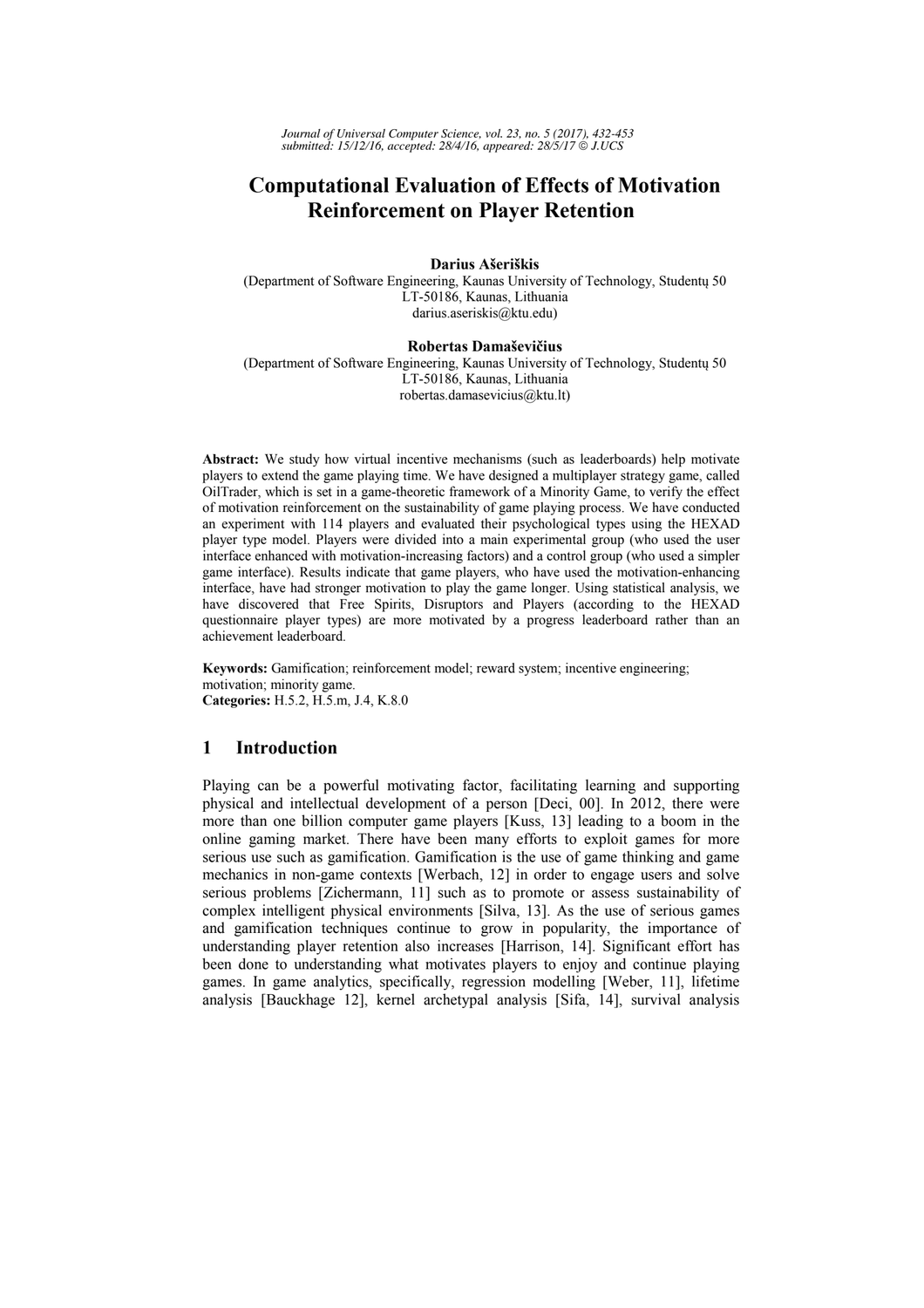[Allart, 16], and hierarchical multiple regression [Johnson, 16] have been used to model player retention. However, even if specific patterns or relationships between the specific game data and player retention time are found, the results can not be explained without considering the psychological drivers behind human-game interaction [Bauckhage 12].

There is a lack of understanding how different game elements effect different players based on their psychological player types. The paper proposes a method for experimental evaluation of player retention with respect to different psychological player types as defined by the HEXAD model [Tondello, 16] in the context of a motivation reinforcement model. We evaluate the effectiveness of the virtual player incentive mechanism to extend the playing time and perform experimental evaluation in a game-theoretic framework of a Minority Game as an example. We employ statistical methods to validate our findings.

The structure of the remaining parts of the paper is as follows. First, in Section 2 we provide the motivation for using reinforcement models and overview different psychological theories and models of reinforcement as well as factors affecting the player during the game. In Section 3, we introduce with the concept of a Minority Game. In Section 4, we describe the design and development of a game based on a mathematical model of Minority Game as a platform to perform experiments. In Section 5, we evaluate the results. Finally, in Section 6, we summarize the research results and discuss future research possibilities.

# **2 Factors and models of reinforcement**

#### **2.1 Motivation for reinforcement models**

Using gamified systems and applications, the engagement, interaction, collaboration, awareness, participation productivity and learning motivation of users can be increased in various domains such as team organization [Kim, 15], project management [Ašeriškis, 14a; Ašeriškis, 14b], e-commerce [He, 04], e-learning [Luo, 15], healthy lifestyles [Berger, 16], tourism applications [Negruşa, 15], etc. Such mechanisms can be used to reinforce player motivation to play as they contribute to initiation, development, and maintenance of gaming behavior [King, 10]. Games can evoke a lot of different affective states, and some of it can be utilized to keep the player involved in the game [Chanel, 08]. The aim of the gamification designer should be to increase and retain the number of game players as well as to prolong game lifetime by maximizing user involvement and satisfaction, while minimizing negative emotional episodes such as caused by frustration, which can cause the player to stop playing the game. Achieving this aim is not a simple task since all players are different: they have different personalities but also different abilities [Chen 07]. Furthermore, the abilities of a player may change during the course of the game, as a novice becomes a mature player and an expert.

Developing motivation enhancement and reinforcement models and methods is important for many areas where active and sustainable participation of agents is key for the success of the entire process, e.g., in digital game-based learning [6, 14], to foster entrepreneurship education [Fonseca, 12], or to facilitate management of software development processes [Herranz, 14].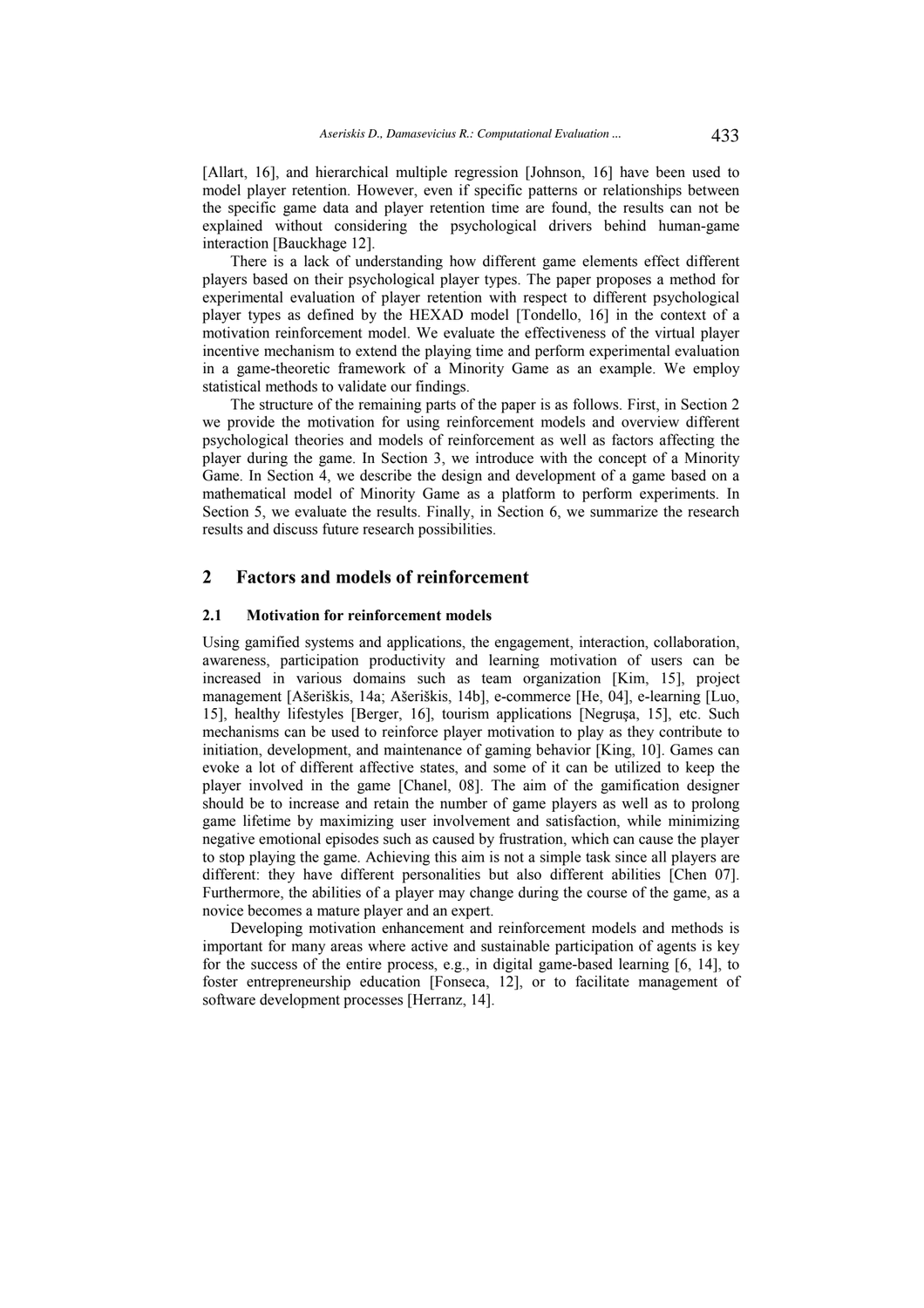Many gamified systems encourage user participation using virtual forms of incentive like points, badges, leaderboards [Nah, 15], progress bars, performance graphs or avatars [Sailer, 13]. These incentives translate a player's time and effort investments into a form that is quantifiable, comparable and communicable to his/her peer [Go, 15]. As such, they indicate a player's status and in-game progress, as well as motivate them to continue engaging in gameplay. For example, several of the most popular user-contribution based sites such as StackOverflow, TripAdvisor and Quora, provide some form of recognition to their users for their overall contributions to the site such as "Highest scoring answer that outscored an accepted answer with score of more than 10 by more than 2x" (Populist Badge) (see http://stackoverflow.com/help/badges). Such badges are meaningful incentives for their user performance contributing to the success of an entire community as well. Badges have a social-psychological meaning, and usually have only a symbolic value within a virtual community [Immorlica, 15]. Different players may value winning a badge differently. The value of incentives depends upon the number of incentives already given to the player and other players and tends to decay over time [Easley, 13]. Therefore, badges have a diminishing utility, where the value of each badge decreases over time as the number of players, who earned that badge, increases.

Playing games is not always enjoyable. If the challenges presented in a game repeatedly exceed player's skills, they can cause frustration [Breuer, 15]. In zero-sum games, the success of one competitor leads to the failure of another, which is likely to cause negative emotional reactions. While competition in itself can also be fun and rewarding, the possibility of losing to a competitor introduces the risk of adverse emotional experiences. An unfavourable outcome (i.e., losing) can increase negative emotions such as aggression. Players that get frustrated have a higher chance of quitting the game [Canossa, 11]. Therefore, the game (or gamification) designer should design (or adopt) a player reinforcement model that can help to alleviate player frustration by providing awards and recognizing player effort aiming to sustain longterm users' motivation. On the other hand, if there is a player that is significantly better in playing the game and is constantly (and predictably) winning, it introduces the elements of boredom in the game both for the constant winner as well as to other players and game spectators. As boredom encourages the pursuit of alternative goals outside of the game [Bench, 13], it reduces the number of players staying in the game.

As the emotional impact of the game is mainly based on the concepts of success and failure, the properly constructed reinforcement model must assure and increase positive emotions of players by incentives, which provide immediate recognition of players' success, or keep encouraging players, when they fail, but still show good results. Incentives can be awarded for meeting absolute targets or relative targets. However, if the reinforcement model is connected only to the absolute achievements, the model may work against itself as the less performing players are likely to be disincentivized and may give up and leave the game ('discouragement effect') [Minor, 13]. Special incentives should be made for successful comebacks after failures to reinforce such behaviour rather than game quitting.

To avoid that, the motivation reinforcement model should be carefully designed to fit differences in player skills and promote continuation of the game. If the motivation reinforcement model is properly balanced, it can drive the players to a highly motivating emotional flow-state [Csikszentmihalyi, 90]. The state of the player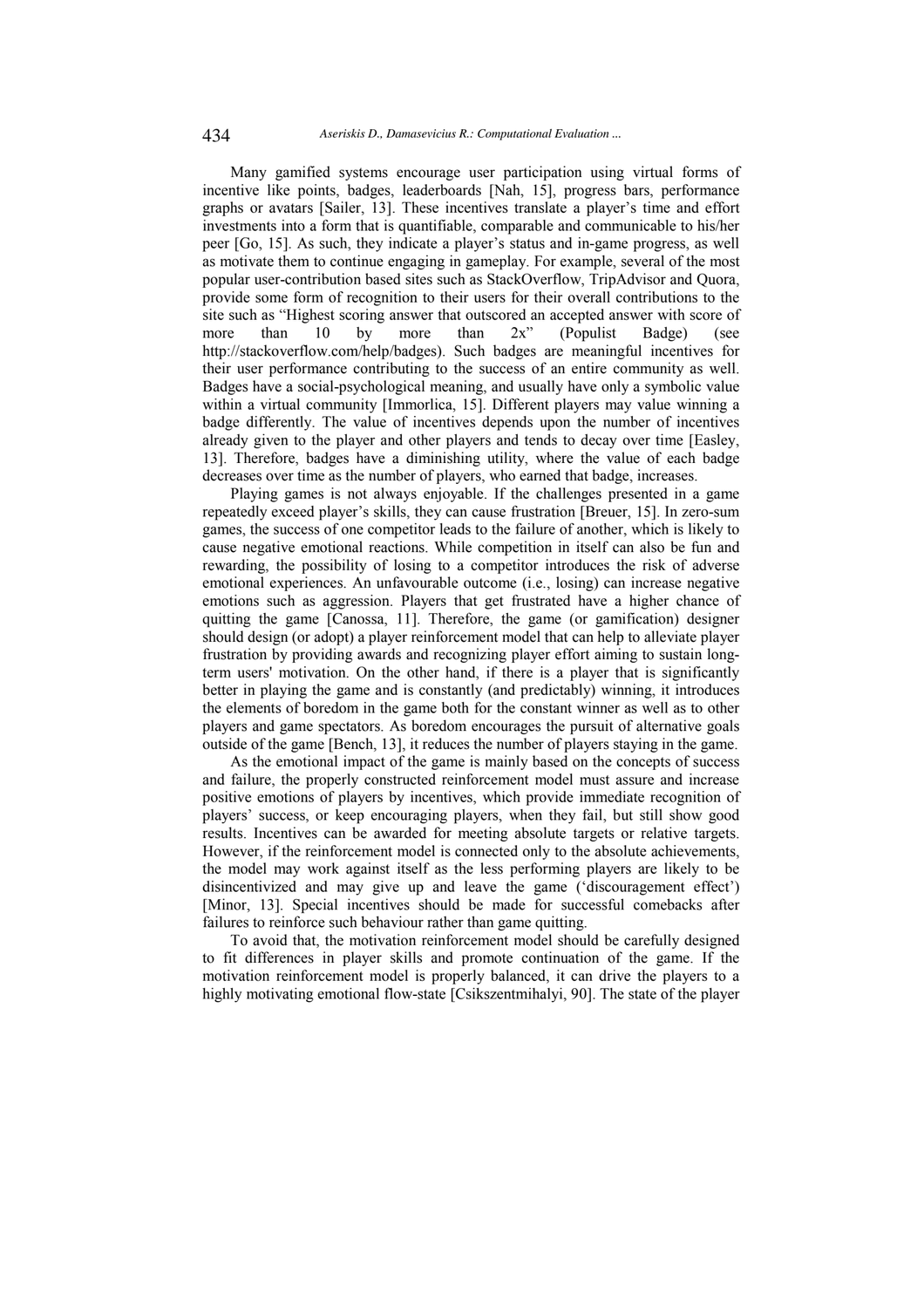can change because of the player's progression through the game levels leading to increased complexity of the game and potentially giving rise to anxiety, or because of the increased competence of the player while the game stays at the same level of difficulty, which potentially can lead to boredom. In both cases, the game designer should design the scenario of the game to maintain a player's state of pleasure and involvement, while keeping gradually increasing its difficulty according to the competence and emotions of the player. Extending our knowledge in this area can help researchers to understand the behaviour of gamers better, while game designers can promote serious games better.

Based on Flow Theory [Csikszentmihalyi, 90], Chanel *et al.* [Chanel, 08] have defined three different emotional states: boredom (negative-calm), engagement (positive-excited) and anxiety (negative-excited). Boredom is caused by unchanging environment, or monotonous, predictable or repetitive changes, or lack of novelty, and it can be recognized by lower cognitive load of a player during the game [Sharek, 14].The experience of boredom is negative and aversive, creating a desire to change from the current state and avoid future states of boredom. Enjoyment appears at the boundary between boredom and anxiety, when the challenges are just balanced with the person's capacity to act in a game [Csikszentmihalyi, 90]. Engagement and immersion are defined in terms of cognitive and psychological states such as participation, presence, and arousal [Martey, 14]. Immersion causes the player to focus his/her attention into the game world resulting in lack of awareness of time and of the real world [Nylund, 15]. Immersion can be maintained by keeping proper complexity and interestingness of a game and its results.

To engage individuals, any reinforcement system must provide immediate feedback on player performance [Richter, 15]. However, feedback does not have a direct positive effect on performance [Kluger, 96]. The implementation of feedback (e.g., the level of detail, the timing of feedback) directly influences the results of feedback [Weiser, 15]. Positive feedback (agreement) reinforces the change in the same direction; while negative feedback (disagreement) causes a change in the opposite direction, and homeostatic feedback maintains equilibrium [Spink, 98]. The role of feedback is especially important in social networks and other collaborationbased practices that underline the importance of effective communication in virtual communities. The strength of relationships that bind a member to a community can be influenced by the impact a member can make as well as a feedback that a member can receive from a community. The success of a virtual community relies on the voluntary contribution of valuable intellectual property of individuals to a community without explicit compensation [Roberts, 06]. Even if an individual does not receive any explicit reward for his/her contribution, he/she often wants his/her contribution to make impact or at least be seen. Capturing and understanding feedback received from users also is critical for understanding user motivation and engagement.

According to [Heller, 11] and [Mendoza Gonzalez, 07], in order to be effective, feedback must be 1) persuasive (i.e. influencing future state of community and behaviour of community members), 2) contextual (i.e. include context information by default), and 3) informative (i.e. convey useful information), 4) contributive (i.e. contribute towards benefit of a community as a whole), 5) continual (i.e. to support conversation as narrative of community), 6) expressive (i.e. demonstrate polarity using affective means such as emotions), and 7) effortless (easy to use).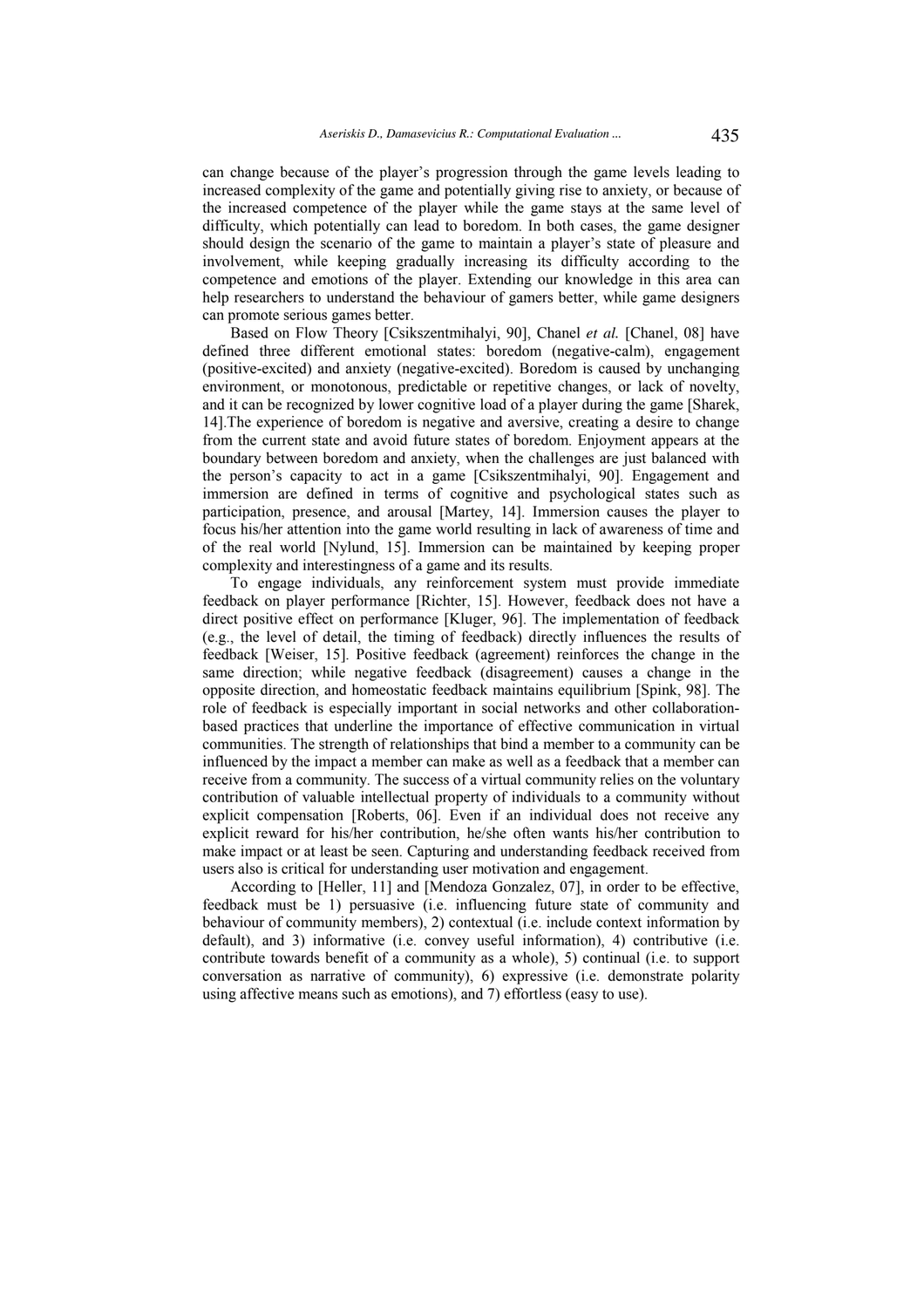# **2.2 Summary & our reinforcement model**

Players can be grouped into a few types based on their psychological differences and attitudes towards games, and game designers can exploit the specificities of each group to implement the motivation supporting mechanisms throughout the game aiming to keep the player in the game as long as possible [Park 17]. The main tools of keeping the player in the state of flow during the game are various types of rewards. The reward systems are usually multilevel systems, i.e., they are usually based on a hierarchy of different levels to attain [Dubina, 15]. According to Wang *et al.* [Wang, 11], there can be eight forms of reward in games:

- 1. Score systems such as leaderboards use numbers to mark player performance.
- 2. Experience point reward systems reflect player effort rather than skill.
- 3. Virtual item rewards have collecting and social comparison value.
- 4. Resources are virtual items that can be collected and used to affect gameplay.
- 5. Achievement systems encourage players to complete specific tasks of a game.
- 6. Feedback messages are used to create positive emotions and provide instant rewards in response to successful actions.
- 7. Animations and pictures are used as to provide a sense of fun and mark player achievement.
- 8. Unlocking mechanisms give players access to game content once some requirements are met.

The goals of the reinforcement systems have been summarized by the Corners of Reward model [James, 13] as intrinsic (achieving own goals), extrinsic (succeeding in leaderboards) and social (competing with other players).

Hereinafter, we propose our own reinforcement model for games with the following elements:

- Winning: reward is provided if the player has won in the previous round of the game;
- Ranking: reward is provided if the player has excelled over his/her competitors over time and has been listed in one of the top positions of the leaderboard of winners;
- Advancement: reward is provided if the player payer overtook a significant number of his/her competitors in the previous round of the game;
- Achievement: reward is provided if the player has achieved the best result in some interesting nomination, e. g., has won over the largest number of his/her competitors;
- Luck: reward is provided on a random basis to some of poor performing players just to increase persistence and total effort of players and incentivize them to keep playing.

These elements provide both static (momentous) and dynamic (continuous) views to the effort and contribution of players in time as well as introduce the element of randomness to allow the certain degree of uncertainty in the system. Each of these elements of reward is supported by a set of the desired characteristics as follows: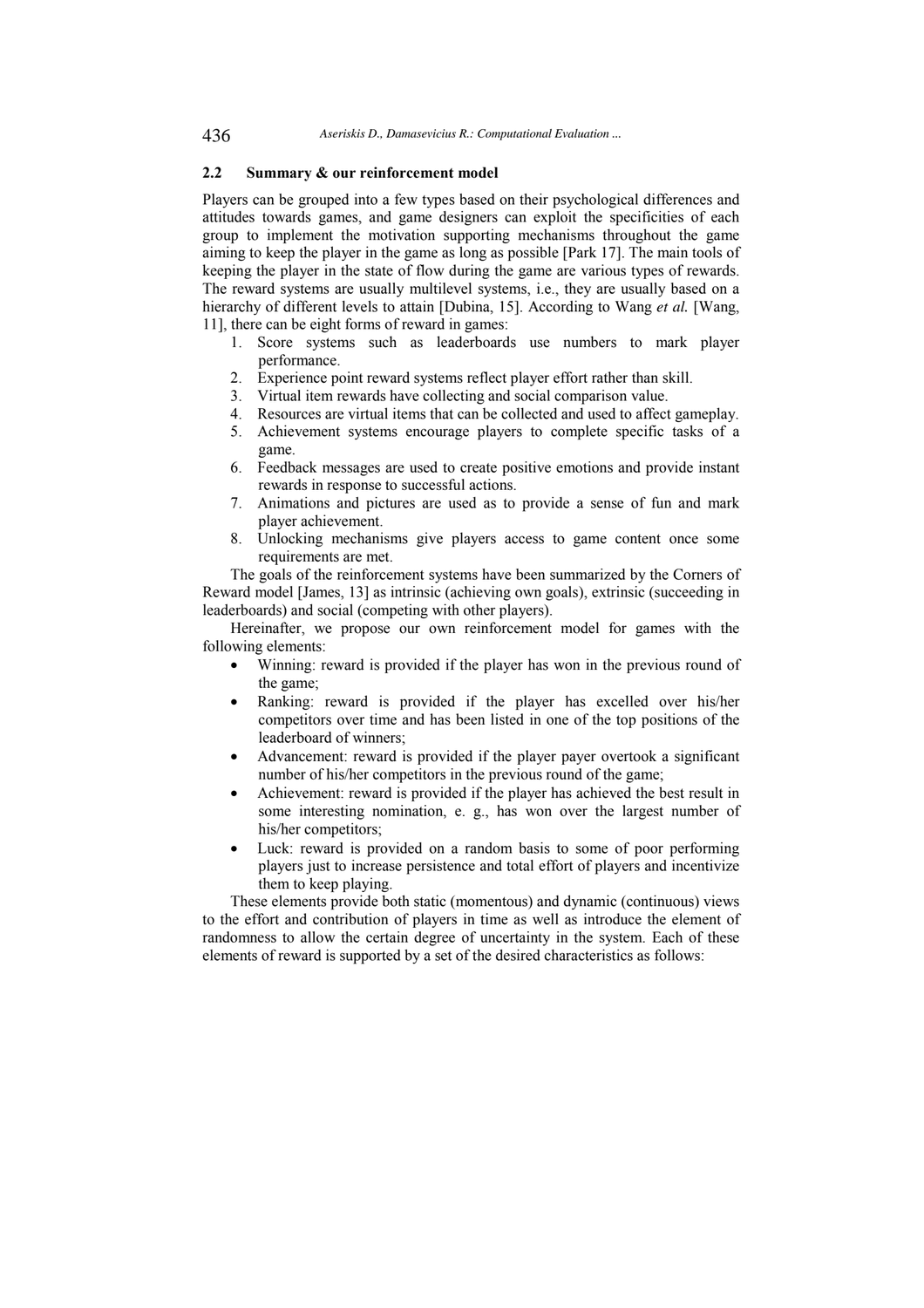- 1. Visibility: the rewards should be seen for other players to increase competition, gain a social value and increase overall interestingness of a game.
- 2. Fairness: the reward system is open to all players.
- 3. Chance: the rewards should be awarded at random intervals to keep interest in the game.
- 4. Scarcity: reward should not be a common thing in a game.
- 5. Stability: there are agents awarded during each round.

The proposed model has been developed for single player, turn-based games with infinite teleology according to the multi-dimensional typology of games [Aarseth 03], and targets the needs from beginners to intermediate players. Next, we analyse Minority Game [Ma, 10] as an example of game for which we construct the reinforcement system using the described reinforcement model.

# **3 Development and Design of the OilTrader Game**

### **3.1 Minority Game**

Minority Game (MG) is a well-know game-theoretic model, which is based on the idea that the decision of the majority is always wrong [Ma, 10; Damaševičius, 17]. Minority-like games occur frequently in everyday life, when an action taken by more people becomes less attractive. This occurs, e.g., in the selection of candidates in the university admission system, or when selecting a route in urban traffic systems. MG is also related to congestion games, which can model diverse phenomena such as processor scheduling, routing, and network design [Nudelman, 04]. In these games each agent is allowed to choose a subset from a set of resources, and agents' costs depend on the number of the other agents using the same resources. A congestion problem arises whenever there is a competition for a limited resource and the lack of coordination among users how to exploit it [Bottazzi, 02]. The solution of many problems provided by the MG model is important to the sustainable development of many aspects of the society such as sustainable exploitation of resources, sustainable development of infrastructure and transportation [Ancel, 15], environmental efficiency and sustainable development of financial markets [Tanaka-Yamawaki, 06].

The classical MG is defined as follows [Challet, 97]. The MG is played with an odd number of agents *N*. Each agent *i* can choose between two possible actions: to use the resource – represented by  $1$  – or not to use it – represented by 0. The payoff is  $+1$ if the agent is in the minority and −1 if it is in the majority. To succeed in the game, the players must consider the behavior of other players when taking the decisions.

Consider a population of *N* agents playing a game *G*. The game *G* consists of a number of game rounds *gj*. Each agent has a state *S* assigned to it. An agent is assumed to make repeated choice between finite number of alternatives (or actions, or options)  $x_i$ ,  $i = 1, ..., N$ . Each alternative is associated with the result of a game round described by the win function and the reward  $r_i > 0$ .

The aim is to define a reinforcement system such that the agents would continue playing the game for a longer period of time. We assume that an agent takes the decision to continue playing or to exit the game based on its inner state. For simplicity, we assume that the agent can be in the positive state (engagement) or in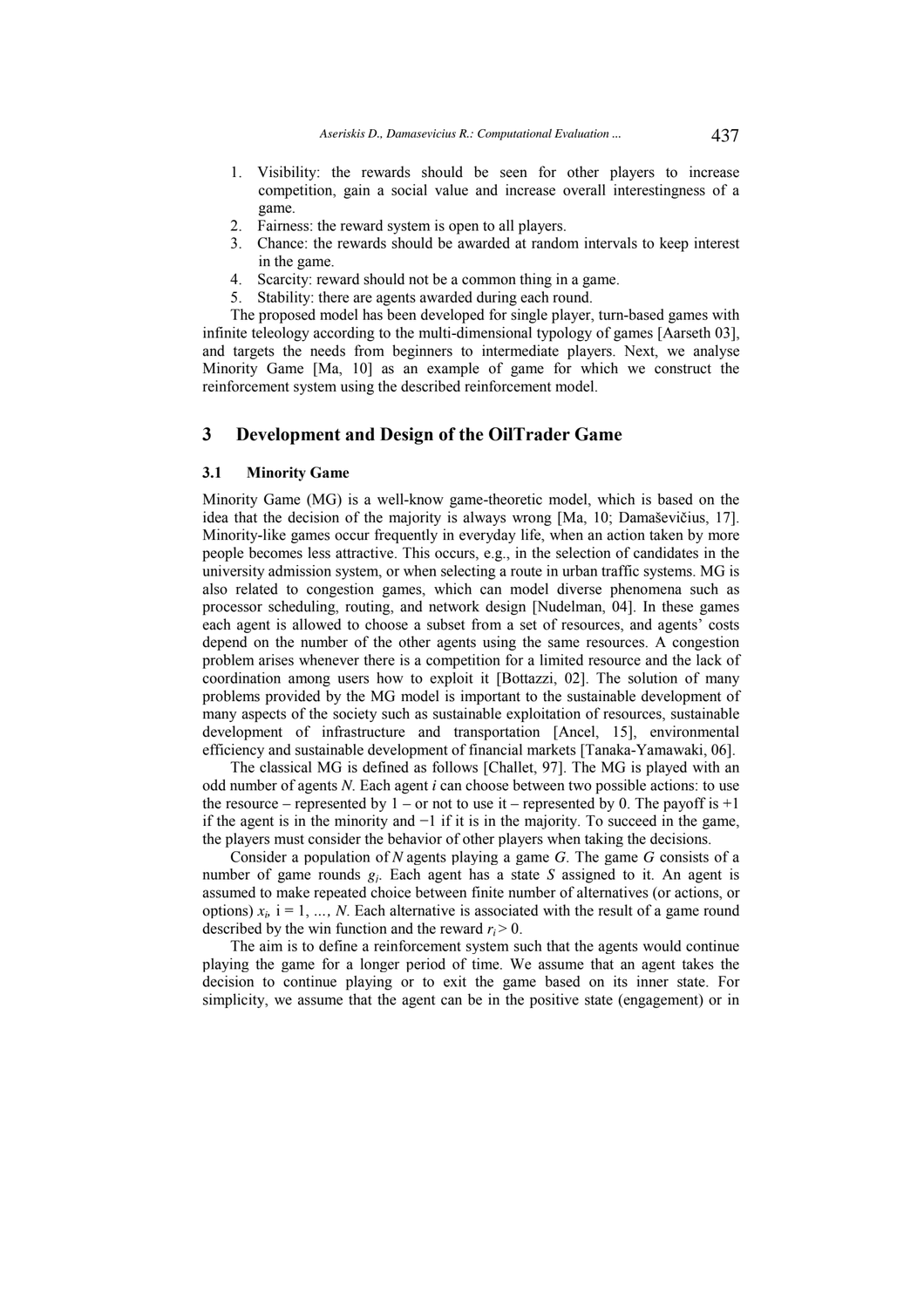the negative state (frustration). If the agent is engaged after the previous round of the game, it takes the decision to continue playing the game. We assume that an agent is in a state of engagement if it is not in the state of frustration, i.e., the states are mutually exclusive. An agent is in a state of frustration if it feels that it is not being rewarded enough for its efforts. Being in the state of frustration increases the chance of leaving the game. OilTrader game developed to model the influence of reinforcement on player decision to continue or leave the game.

### **3.1 Concept**

OilTrader is a market simulation game, which allows to trade shares of oil to money or to buy oil shares. The game serves as an illustrating example of how real world markets would behave if there were no external influences. The interface of the game is presented in Figure 1.

OilTrader is a simulator which allows for users to experience simplified market conditions while trading the digital shares of the fantasy company OilFund. It involves seeing historical game outcomes and trying to predict outcome of the next round. The game consists of rounds, each thereof takes 15 seconds. Each player starts with 500 shares and 500 dollars. In each round, a player makes a decision to sell or buy the OilFund shares, or is not to place any trades in that round. Only a single trade can be done in a single round. The user sees four sections in the game. At the top, he/she sees his/her money and the OilFund shares. At the left column, the user sees trading controls and round timer. Below it, he/she sees trade history data and the impact on his/her money or shares the trade had.



*Figure 1: Schematic diagram of the game.*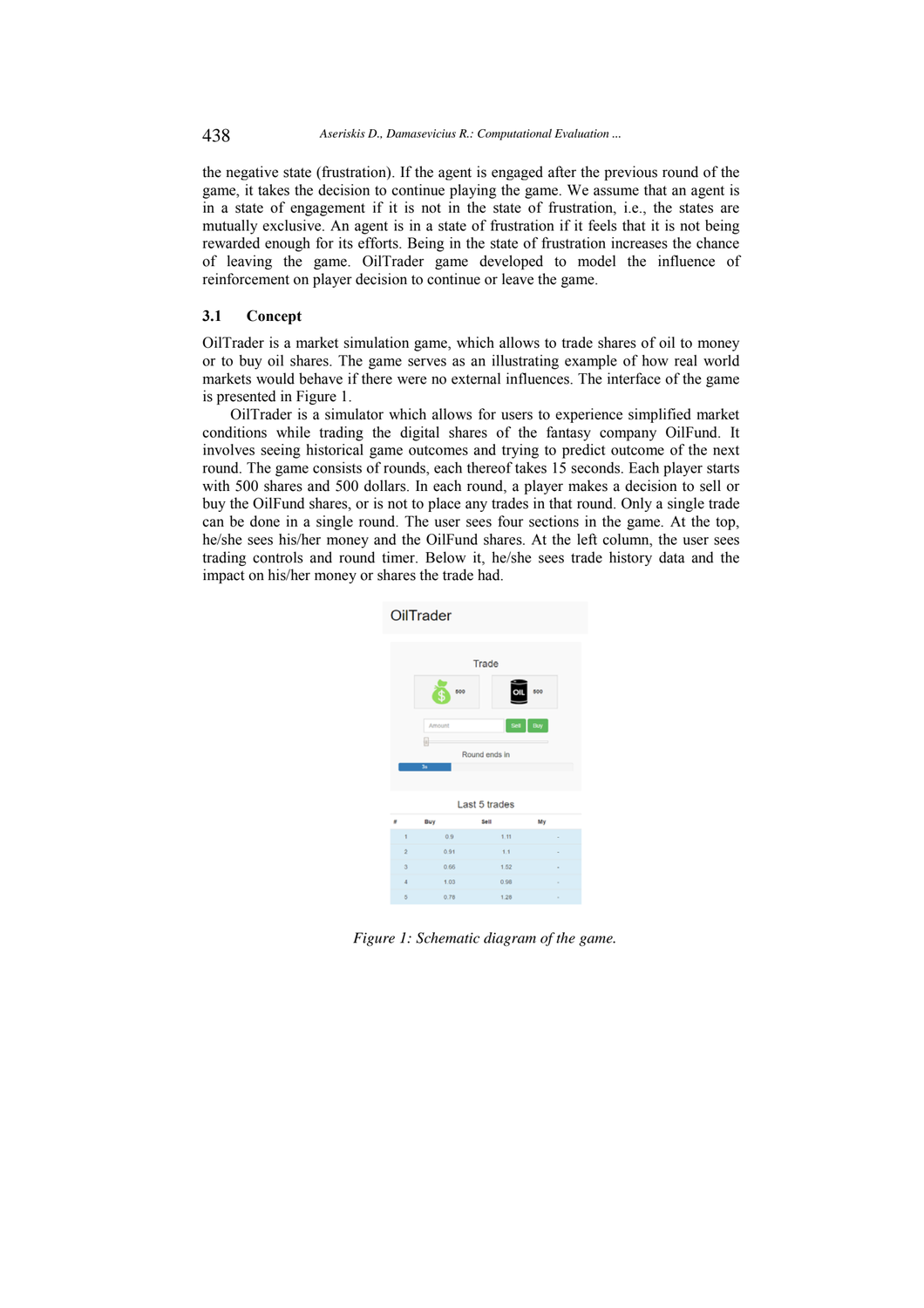# **3.2 Game Materials**

The physical aspects of the game (Figure 1) are comprised of tokens. Tokens are divided into the following three types:

- Oil tokens: cylindrical markers representing the player's ownership of oil.
- Money tokens: sack-shaped markers representing the player's ownership of money.

#### **3.3 Sequence of the Game**

Each player starts by entering the game website. Next, he/she registers and logs in to the game. From the beginning, the player needs to pick action for the current round. He/she is able to sustain, sell or buy oil. The player picks an action and enters how many oil shares he/she wants to sell or how much money he/she is willing to spend to buy oil shares. After his/her decision he/she waits for the round to end. Each round takes 15 seconds. The trade is evaluated determining the seller to buyer ratio. Using this ratio, the player resources are redistributed based on the Minority Game logic. Each round outcome randomized, so each player is affected fairly. Finally, the player can decide to leave the game or continue to play the next round. Figure 2 presents the steps of the game as follows:

- 1. Pick an action;
	- 2. See the results of the game round;
	- 3. Take a decision to play or not to play the next round.



*Figure 2: Flow diagram for game steps.*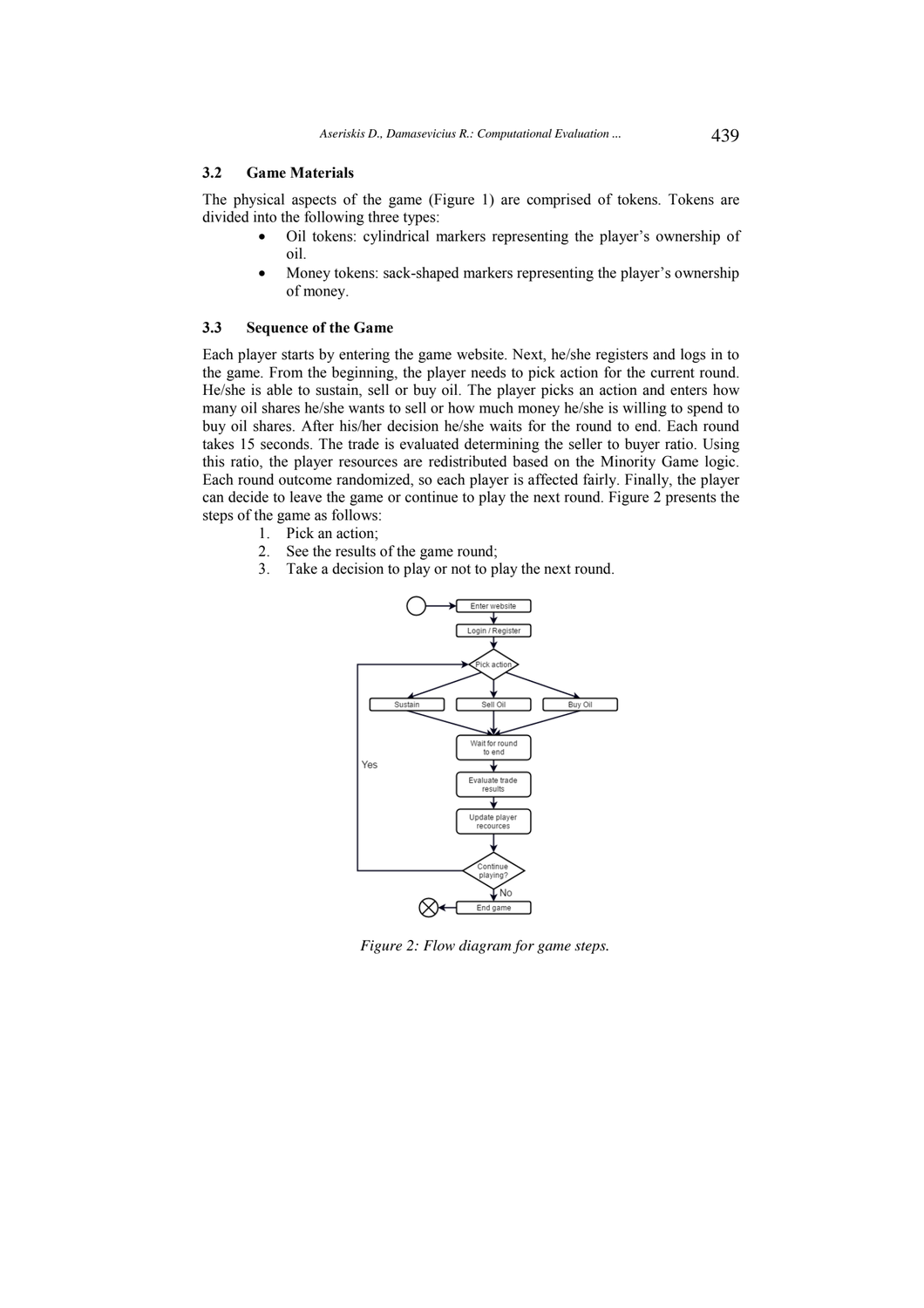# **3.4 Motivation reinforcement mechanism (incentives)**

For simplification, we assume that a player can only be affected by the elements of the game's user interface which he/she can see. Our hypothesis for this experiment is that it is possible to evaluate the influence of the reward mechanism (visually represented as a leaderboard table) on the duration of game playing depending on the different psychological types of player.

We have divided all users randomly into two groups: the main (experiment) group and the control group. The game's user interface for the control group has the leaderboard which represents player achievement, and shows player position, net worth (shares + money) and win or lose state in the latest round of the game. The game's user interface for the experiment group has additional three metrics (streak, biggest win, and biggest loss), which represent player progress, and are aimed to incentivize the internal player reward (see Figure 3).

| 500            | 500<br>OIL        |          |  | 500                     |                            | 500<br>OIL |                          |      |      |
|----------------|-------------------|----------|--|-------------------------|----------------------------|------------|--------------------------|------|------|
|                | Leaderboard       |          |  | Leaderboard             |                            |            |                          |      |      |
| #              | Name              | Networth |  | #                       | Name                       | Networth   | <b>Streak</b>            | Win  | Loss |
| 1              | Joy Dey           | 8121     |  | $\mathbf{1}$            | Joy Dey                    | 8121       | $+1$                     | 2431 | 540  |
| $\overline{2}$ | <b>WWW</b>        | 7917     |  | $\overline{\mathbf{c}}$ | <b>WWW</b>                 | 7917       | ×.                       | 1735 | 59   |
| 3              | bledi             | 7103     |  | 3(2)                    | bledi                      | 7103       | $+2$                     | 1089 | 290  |
| $\overline{4}$ | Jahid505          | 3948     |  | $\overline{4}$          | Jahid505                   | 3948       | $+1$                     | 1475 | 219  |
|                | $\cdots$          | 2947     |  |                         | $\mathcal{L}_{\text{max}}$ | 2948       |                          |      |      |
| 235            | nazel             | 1001     |  | 253                     | Abir                       | 1000       | $\overline{a}$           |      |      |
| 236            | a <sub>0</sub> 22 | 1000     |  | 254                     | rakib                      | 1000       | ä,                       |      |      |
| 237            | aa2               | 1000     |  | 255                     | aaa2                       | 1000       | $\overline{\phantom{a}}$ |      |      |
| 238            | sumon012          | 1000     |  | 256                     | kaisar                     | 1000       | $+1$                     |      |      |
|                | $\mathbf{r}$      | 353      |  |                         | a.                         | 1000       |                          |      |      |
| 339            | selimuzzaman      | 647      |  | 340                     | anik9870                   | 678        | $-1$                     | 4    | 5    |
| 340            | Pranoy            | 639      |  | 341                     | selimuzzaman               | 647        | ٠                        | 14   | 75   |
| 341            | anik9870          | 638      |  | 342                     | Pranoy                     | 639        | ä,                       | 28   | 76   |
| 342            | Asif Sobhan       | 636      |  | 343                     | Asif Sobhan                | 636        | $-1$                     | 44   | 75   |
| (a)            |                   |          |  | (b)                     |                            |            |                          |      |      |

*Figure 3: OilTrader leaderboard of (a) control group, and (b) experiment group (with streak, win and loss incentives)*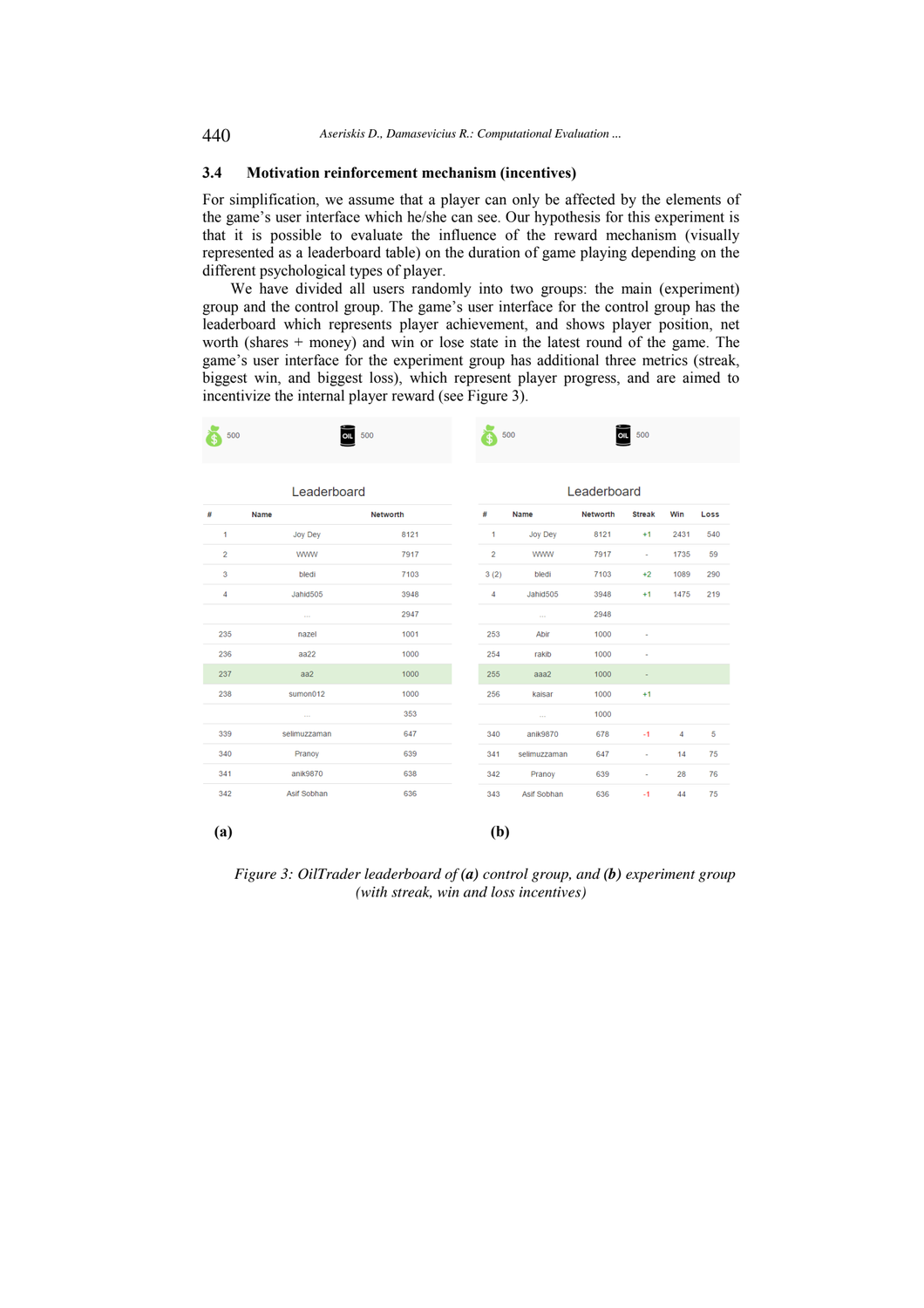# **4 Description of the Experiment and Validation of the Game**

### **4.1 Purpose of the Game Experiment**

This experiment has three main objectives:

- to validate the playing motivation of experimental subjects using the proposed motivation model and the HEXAD player typology [Tondello, 16] & questionnaire [Diamond, 15] ;
- to identify any difference in the effectiveness of motivation-enhanced game interface between the experimental group (which was presented with used a motivation-enhancing leaderboard) and the control group (with used a basic leaderboard);
- to discuss the relationship between the HEXAD player types and player motivation to play the game longer.

#### **4.2 Experimental Subjects**

The experiment was conducted in June 2016. Using crowdsourced workers from microworkers.com (a web-based crowdsourcing platform to access the crowd which enables the employers to submit individually designed tasks [Hirth, 11]), we have setup a task to play the game and afterwards to fill in the player type questionnaire. We have randomly assigned players to control and experiment groups once they created an account. In total, we have enrolled 114 players who played the game. Participants in the study where mostly male (88.6%). 70.2% of participants were between 20-30 years old. 17.5% of participants were 30+ years old. 12.3% were younger than 20 years old. Majority of participants play games up to 3 hours a day (67.5%) and 23.7% play above 3 hours. Only 8.8 percent of participants do not play computer games regularly. 69.2% of participants enjoyed the activity versus 31.8%, which said they did the task only for money.

All participants have received introductory information about the task they have been asked to perform (to play a game). Then all players could start playing the game and exit from it at any time they wanted. After finishing the game, the participants were asked to complete the HEXAD questionnaire [Diamond, 15]. The completion of the questionnaire was not mandatory, but only the results of players who have completed the questionnaire voluntarily, have been analysed in this study (99 players, 86.8%).

### **4.3 Research Tool**

To assess the motivation reinforcing aspects of the game interface, we use the HEXAD player type classification [Diamond, 15], which has 6 player types:

- *Socializers* are motivated by being closer to other people. They seek to create new social connections and relationships.
- *Free spirits* are motivated by autonomy and self-expression. They like to explore.
- *Achievers* are motivated by mastery and overcoming game challenges. They continuously need to improve themselves.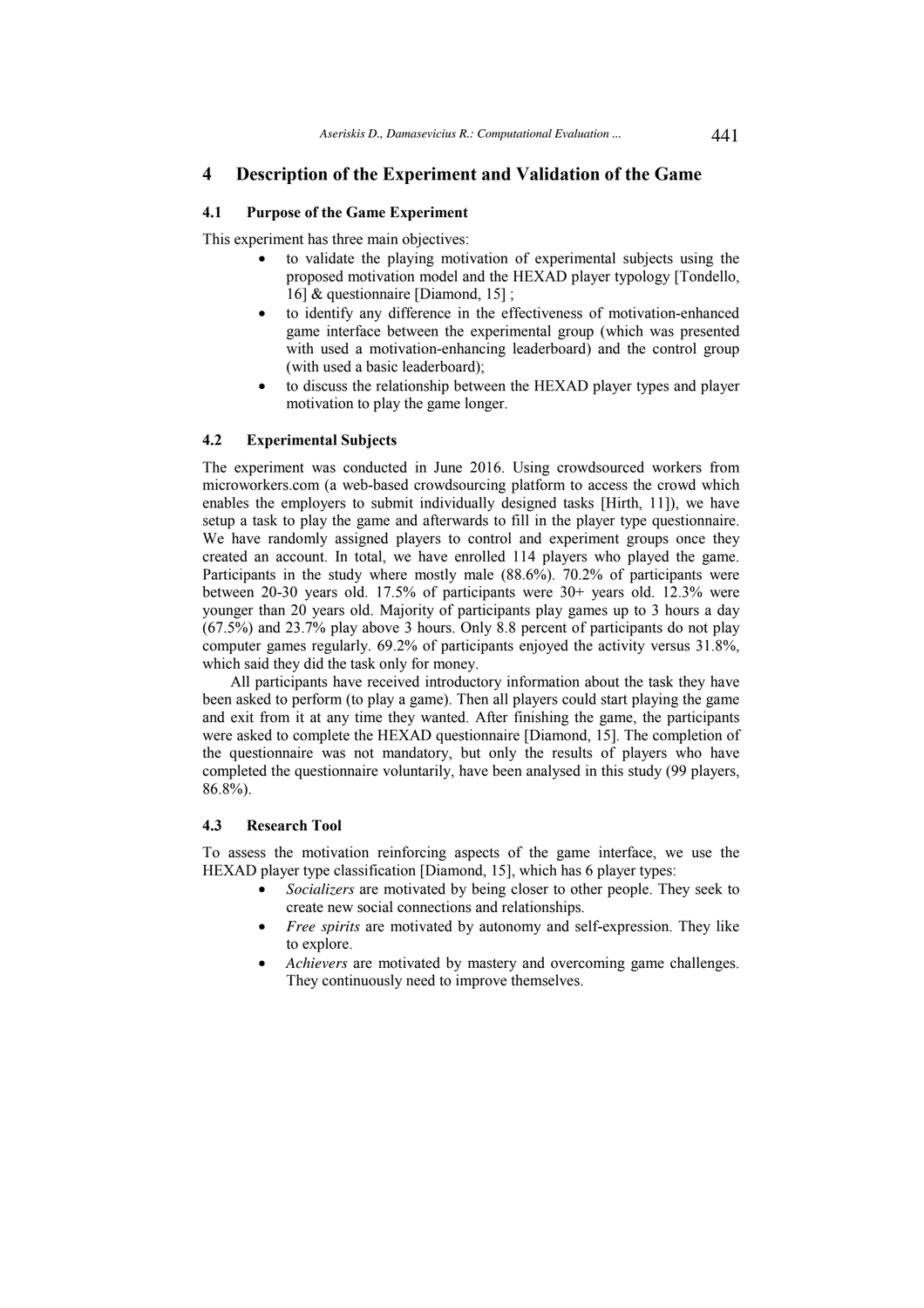# 442 *Aseriskis D., Damasevicius R.: Computational Evaluation ...*

- *Philanthropists* are driven by altruism helping others without any reward for themselves.
- *Players* are motivated by extrinsic rewards. They are playing the game only if they expect to be rewarded.
- *Disruptors* are motivated by changes. They are willing to 'disrupt' the game rather by playing by its rules.

First, we assign a player type to each player and then we evaluate the length of gameplay for each player type. To assess player type, we employ the HEXAD questionnaire (see Table 1) [74; 75].

| Player type    | No.            | Items                                                               |  |  |  |  |
|----------------|----------------|---------------------------------------------------------------------|--|--|--|--|
|                | Q <sub>6</sub> | I am very ambitious.                                                |  |  |  |  |
|                | Q15            | I like defeating obstacles.                                         |  |  |  |  |
|                | Q20            | It is important to me to always carry out my tasks completely.      |  |  |  |  |
| Achiever       | Q24            | It is difficult for me to let go of a problem before I have found a |  |  |  |  |
|                |                | solution.                                                           |  |  |  |  |
|                | Q27            | I like mastering difficult tasks.                                   |  |  |  |  |
|                | Q <sub>5</sub> | I like to provoke.                                                  |  |  |  |  |
|                | Q11            | I like to question the status quo.                                  |  |  |  |  |
| Disruptor      | Q18            | I see myself as a rebel.                                            |  |  |  |  |
|                | Q22            | I dislike following rules.                                          |  |  |  |  |
|                | Q29            | I like to take changing things into my own hands.                   |  |  |  |  |
|                | Q <sub>3</sub> | It is important to me to follow my own path.                        |  |  |  |  |
|                | Q <sub>9</sub> | I often let my curiosity guide me.                                  |  |  |  |  |
| Free Spirit    | Q14            | I like to try new things.                                           |  |  |  |  |
|                | Q21            | I prefer setting my own goals.                                      |  |  |  |  |
|                | Q26            | Being independent is important to me.                               |  |  |  |  |
|                | Q2             | It makes me happy if I am able to help others.                      |  |  |  |  |
|                | Q10            | I feel good taking on the role of a mentor.                         |  |  |  |  |
| Philanthropist | Q17            | I like helping others to orient themselves in new situations.       |  |  |  |  |
|                | Q23            | I like sharing my knowledge.                                        |  |  |  |  |
|                | Q28            | The well-being of others is important to me.                        |  |  |  |  |
|                | Q7             | I like competitions where a prize can be won.                       |  |  |  |  |
|                | Q13            | Rewards are a great way to motivate me.                             |  |  |  |  |
| Player         | Q16            | I look out for my own interests.                                    |  |  |  |  |
|                | Q25            | Return of investment is important to me.                            |  |  |  |  |
|                | Q30            | If the reward is sufficient I will put in the effort.               |  |  |  |  |
|                | Q1             | Interacting with others is important to me.                         |  |  |  |  |
|                | Q4             | I like being part of a team.                                        |  |  |  |  |
| Socializer     | Q8             | It is important to me to feel like I am part of a community.        |  |  |  |  |
|                | Q12            | It is more fun to be with others than by myself.                    |  |  |  |  |
|                | Q19            | I enjoy group activities.                                           |  |  |  |  |

*Table 1: The HeXAD Questionnaire [Tondello, 16]*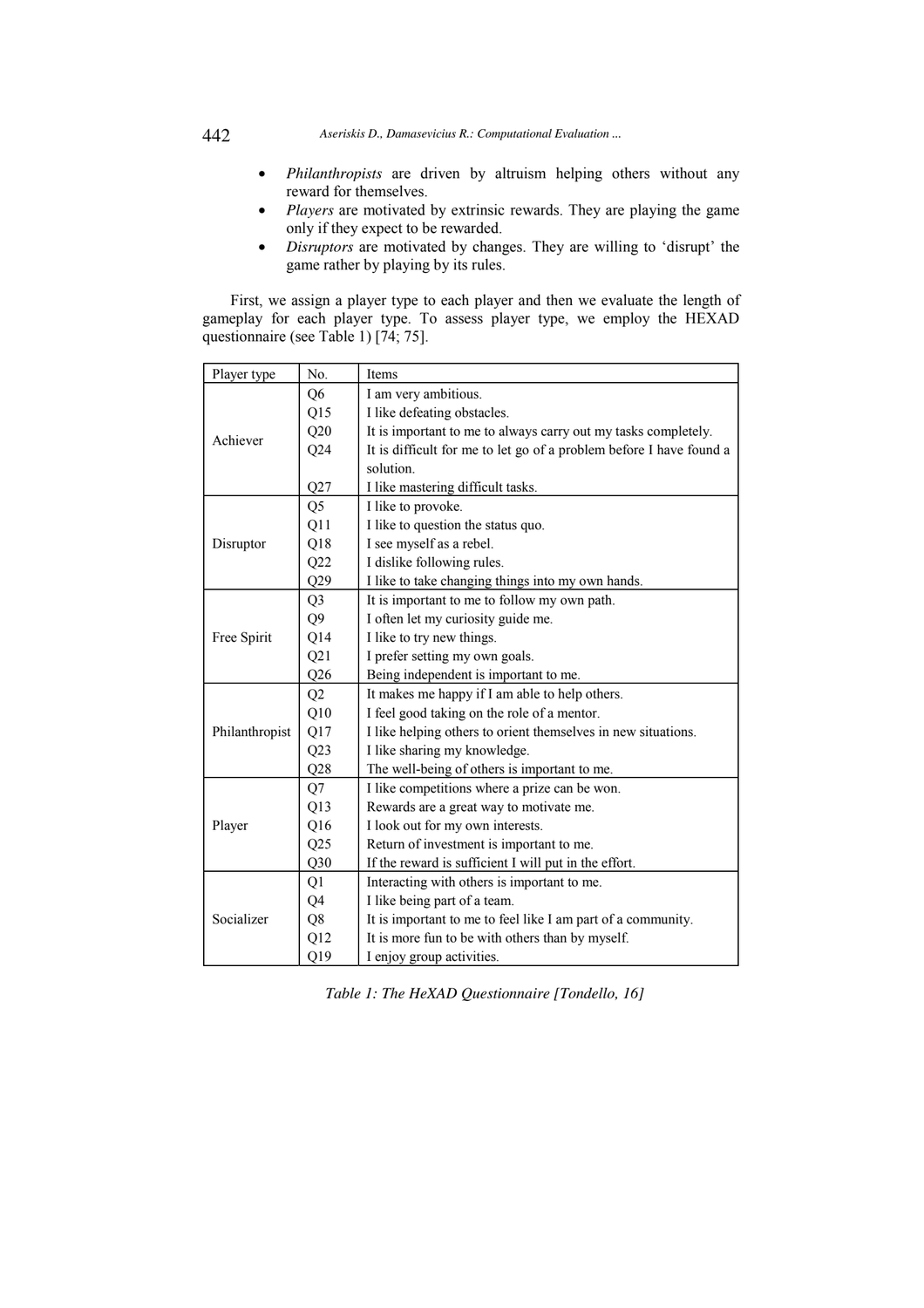# **5 Results**

In this experiment our hypothesis is that different player types are impacted differently by different reinforcement models of the OilTrader game. The motivation to keep playing is evaluated as the number of game rounds actually played by the player. When analysing the answers obtained from the questionnaire, we have noticed that some players have filled it randomly or in such way we could not classify the player into any group. Following the recommendations presented in [Hossfeld, 14], we perform the two-stage statistical analysis. The first stage tests the reliability of the players. The intention of this stage is to create a pseudo-reliable group of players, who are analyzed in the second stage. The unreliable player ratings are determined based on the results obtained from the HEXAD questionnaire. Only the results of the reliable players are used in further analysis. This approach is also known as pilot task and main task [Soleymani, 10]. The number of player disqualified in the pilot stage can be as high as 60% [Soleymani, 10].

We have evaluated the reliability of players' answers as follows. First, we assume what if some players belong to the same player types, their answers to questions defining this particular player type would be similar, while the answers to other questions would be scattered. Based on this assumption, we have filtered out players (10%, by rank), for which there was the smallest difference between standard deviations of answers to questions representing different player types. The second assumption we made is that a player would choose the highest score for the answers which correspond to his/her player type, while for all other answers the scores would be scattered. In this case, we have removed players (10%, by rank), for whom there was the largest difference between the mean score of all answers and the largest mean score of answers for questions representing different player types.



*Figure 4: Distribution of players between player types* 

We have assigned player types to the remaining players using the following rule: a player is assigned to a player group if the sum of answer scores to the player type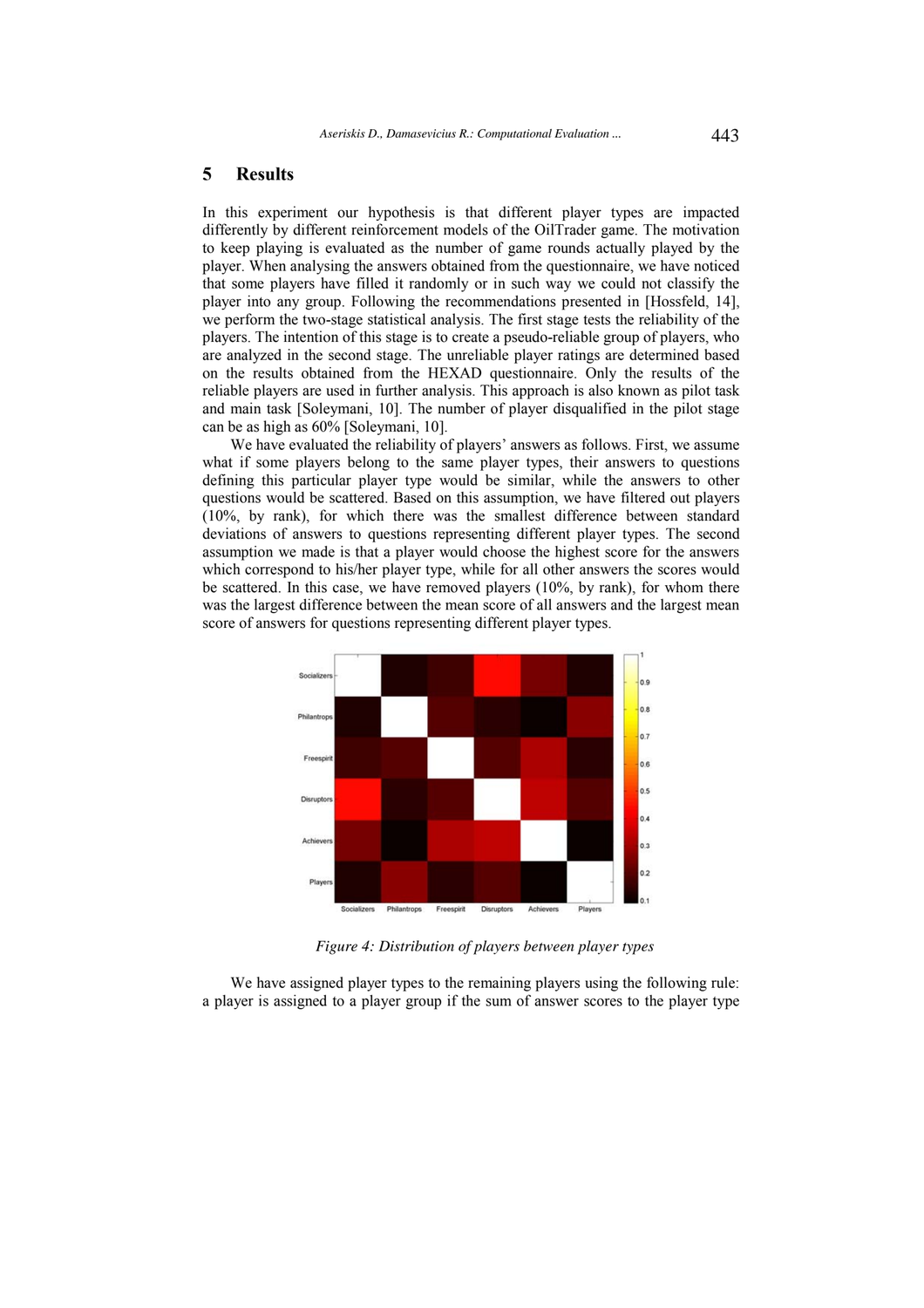questions exceeds the median of the sum of the answer scores for that player group by its Median Absolute Deviation (MAD) as follows:

$$
\sum_{Q_i \in Q} S(Q_i) > median \bigg( \sum_{Q_i \in Q} S(Q_i) \bigg) + mad \bigg( \sum_{Q_i \in Q} S(Q_i) \bigg) \tag{1}
$$

here  $Q_t$  – a subset of questions for a player type *t*, and *S* – score.

We have evaluated similarity of the obtained player groups using the Jaccard similarity metric as follows:

$$
J\left(G_1, G_2\right) = \frac{\left|G_1 \cap G_2\right|}{\left|G_1 \cup G_2\right|} \tag{2}
$$

here  $G_1$  and  $G_2$  are player type groups.

The results are presented in Figure 4. The number of unreliable and unclassified players removed in the pilot stage of statistical analysis was 34 out of 99 (34.3%). We have allowed the same player to be assigned to different player types. Mean overlap between player groups was 20.5%. In best case, there was only 9.1% similarity (between Achievers and Philantrops), and in worst case there was ~44.4% similarity between two different player type groups (Disruptors and Socializers).

To evaluate the duration of gameplay, we have selected median as a statistical measure that is more robust to outliers than arithmetic mean. The median results show that the players of the experiment group have played  $12.2 \pm 2.9$  rounds, while the players of the control group have played  $10.3 \pm 2.4$  rounds (Figure 5). The pairedsample t-test rejected the hypothesis that both sets of data have equal means ( $p = 10^{-1}$ )  $^{48}$ ).



*Figure 5: Median gameplay duration for main group and control group* 

The results of the permutation test (Figure 6) shows that main group players have higher probability ( $p = 0.671 \pm 0.008$ ) of playing longer than control group players (*p*  $= 0.329 \pm 0.008$ ).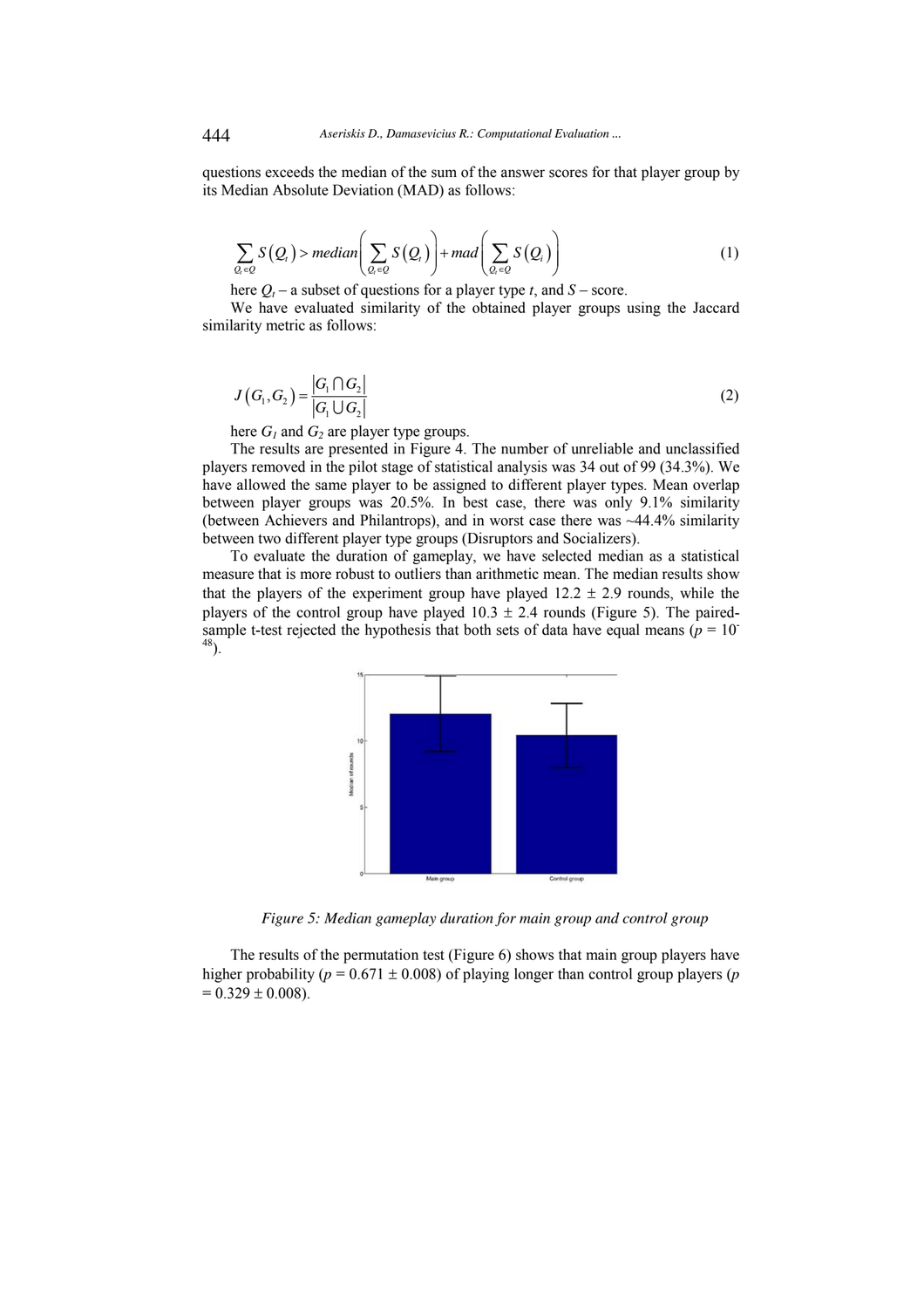*Aseriskis D., Damasevicius R.: Computational Evaluation ...* 445



*Figure 6: Probability of playing longer (permutation test)* 

We have evaluated the limits in which the experiment group has outperformed the control group based on the assumption that the gameplay results (medians of rounds played) follow the Weilbull probability distribution, which is often used to model time-to-failure in reliability engineering. Note that we can interpret the decision of a player to exit the game as game failure.

We can see that the number of players leaving at early stage of the games was larger for the control group than for the main group. We have used two methods to evaluate the limits when there were a larger number of players from the main group exiting the game (see Figure 7).

First, using the bootstrapping method (bootstrap data sample is 1000) we have calculated standard deviations for each round of the game and selected the limits where confidence intervals do not overlap. The results show that the players from the main group were more likely to exit the game starting from the 17th round up to the 25th round.

Second, we have used the Students t-test and determined the limits where the test rejected the hypothesis that both datasets have the same mean. The results show that the players from the main group were more likely to exit the game starting from the 7th round up to the 44th round.

We also have identified answers to which questions of HEXAD questionnaire have indicated the most important statistical differences between the main and the control groups in terms of median of played game rounds (see Figure 8 & Table 1).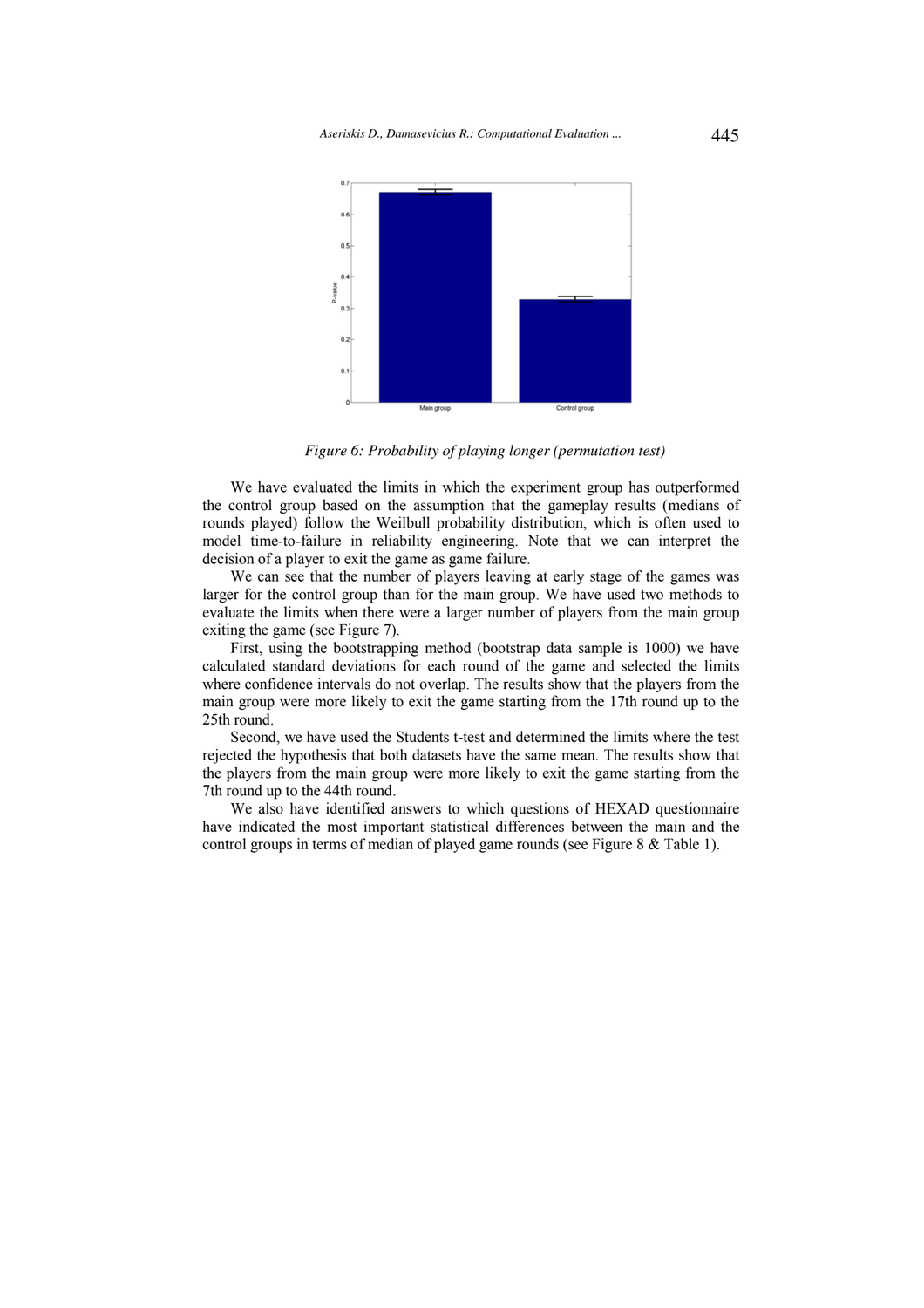

*Figure 7: Duration of gameplay (in rounds)* 

For identification of statistical importance of these questions we have applied the bootstrapping method and Student's paired t-test. The results show that the most significant ( $p < 0.05$ ) questions focus on competitiveness ( $Q7$ ,  $p = 0.003$ ), curiosity  $(Q9, p = 0.003)$ , novelty (Q14,  $p = 0.004$ ), selfishness (Q16,  $p = 10^{-33}$ ; Q25,  $p = 10^{-44}$ ; Q30,  $p = 0.02$ ), autonomy (Q18,  $p = 10^{-94}$ ; Q22,  $p = 10^{-88}$ ), self-efficacy (Q20,  $p = 10^{-8}$ <sup>25</sup>), mastery (Q27,  $p = 10^{-79}$ ), empathy (Q28,  $p = 10^{-52}$ ). All these factors have had a positive effect on the duration of gameplay. These results are consistent with the claims of the self-determination theory [Calvert, 76], which emphasizes the role of autonomy and competence in game play motivation.



*Figure 8: Analysis of questions from HeXAD questionnaire*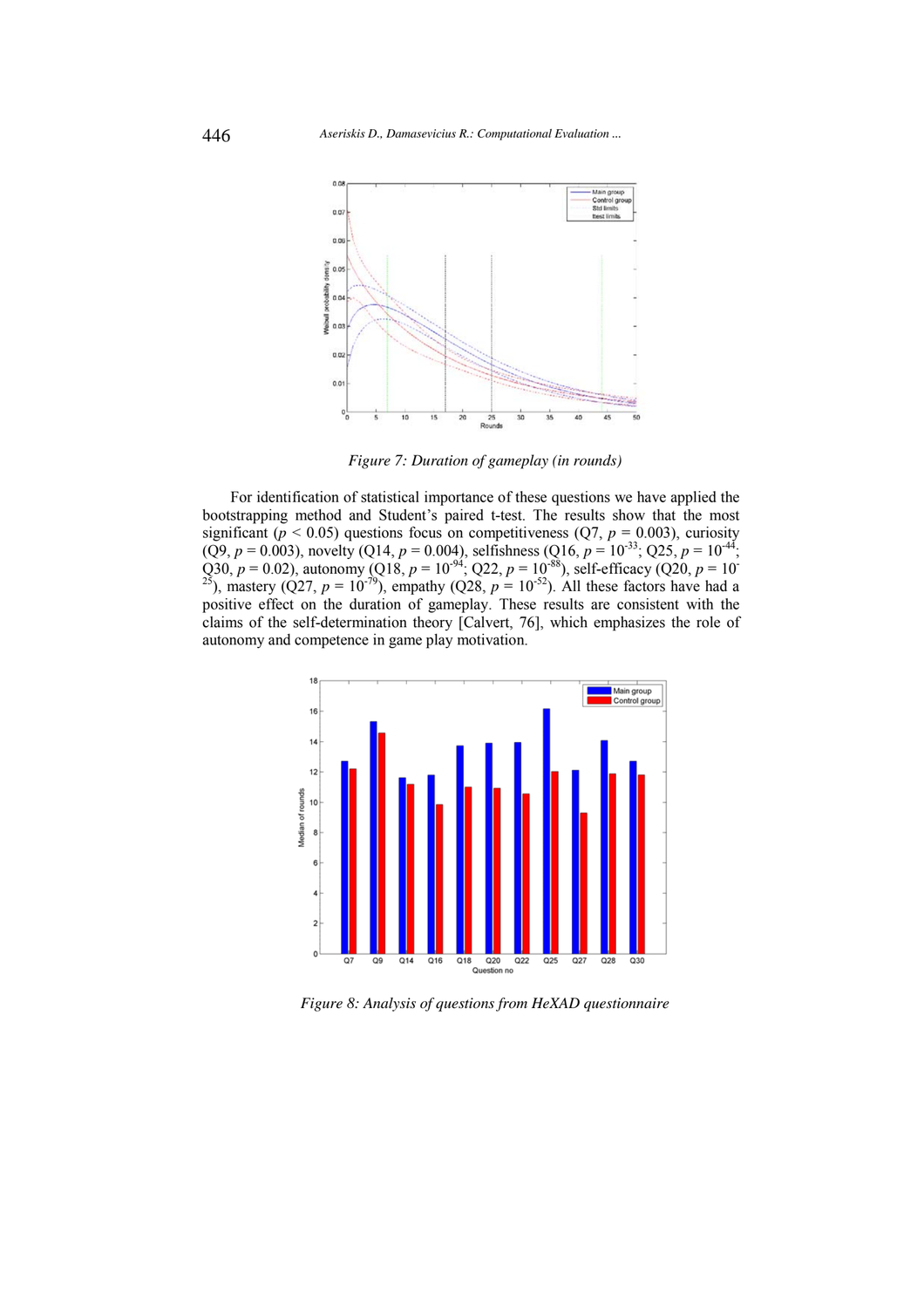The duration of gameplay (median number of game rounds play) for different player types is presented in Figure 9. The game interface modified with additional incentives resulted in the longer gameplay for Freespirits, Disruptors and Players, while it was not effective for Socializers, Philantrops, and Achievers.



*Figure 9: Duration of gameplay for each player type* 

In Figure 10, we can see the results of a permutation test which shows the probability that main group will have better result (longer gameplay) than the control group by player type. Most significant effects were observed for Players ( $p = 0.6906$ )  $\pm$  0.008), Freespirits ( $p = 0.6267 \pm 0.008$ ), and Disruptors ( $p = 0.5688 \pm 0.008$ ).



*Figure 10: Results of permutation test for different player types*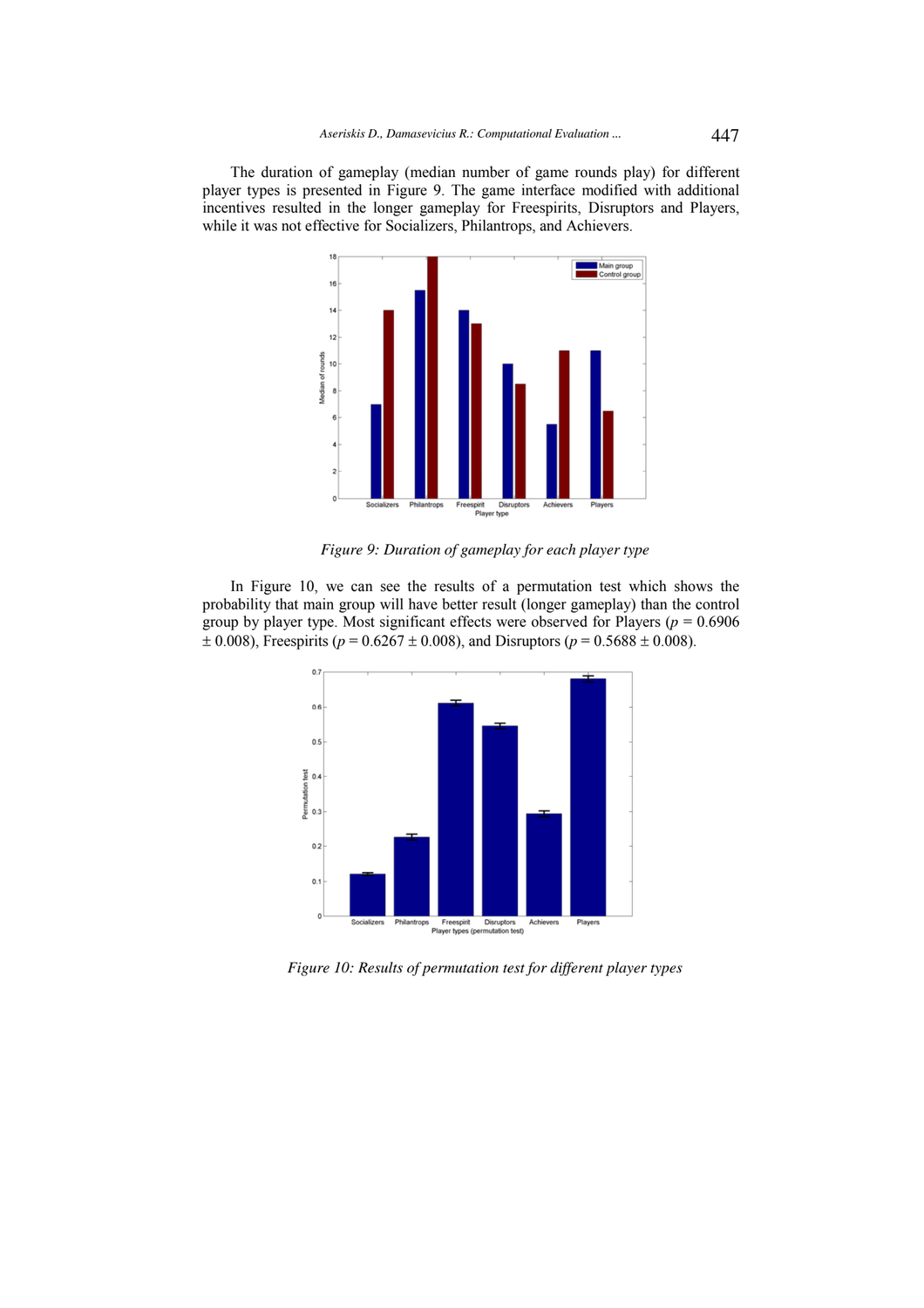# **6 Discussion of Results & Conclusions**

Efficient and effective satisfaction of human needs is a key to success in many areas of activity. Gamification has been proposed as one of solutions aiming at increasing human motivation in various areas. However, how to design and implement gamification is not always clear as there are many tools and mechanisms available for promoting motivation (such as points, badges, leaderboards), but their effectiveness with regards to different psychological types of players has not been studied before.

We evaluate the effectiveness of an enhanced progress leaderboard with respect to standard leaderboard for different game player types using a simple game based on the game-theoretic framework of Minority Game set in the context of market trading. The results of an experiment show that there is a statistically significant difference between different types of players in accepting the motivation-enhancing mechanisms of gamification. The analyzed user interface solution (progress leaderboard) has been effective in prolonging the time of gameplay for several types of players, i.e., FreeSpirits, Disruptors and Players (according to the HEXAD typology [Tondello, 16]), whereas for Socializers, Philantrops and Achievers the motivation enhancing effect has not been achieved. In our case, Players are known to be motivated by rewards, so presenting them more different kinds of rewards through the enhanced leaderboard has allowed to keep them more interested in the game. FreeSpirits want to explore the game and find different and new ways to gain reward. Disruptors, on the other hand, are interested in breaking the system, so they keep playing for longer just to observe the other players failing. The unexpected result was that Achievers, who are motivated by challenge and mastery, have been found to be not interested in the introduced motivational incentives. Perhaps, the game itself was too simplistic for them to keep them playing for longer, as it does not allow for adjustment of gameplay complexity on a scale that would be required for an advanced or highly motivated player such as an Achiever.

The achieved results can be explained by the inherent psychological differences of attitude towards playing: some types of players play because they like to compete with other players, therefore different leaderboard-based solutions presenting different views on many aspects of competition is perfect for them, whereas other types of player play because of an opportunity to socialize without the need for compete, or just because there are fully immersed and enjoy of the process of gameplay itself without any regard for scores, or only for their own personal scores without the need for comparing it with other players' results.

We also have found that the HEXAD player questionnaire [Tondello, 16] method for determining psychological player types lacks protection from people entering random answers. Following the recommendations presented in [Hossfeld, 14], we have applied the two-stage statistical analysis to filter out unreliable and unclassified players and to minimize the risk of error. These results underscore the need for game & gamification designers to perform surveys and in-field studies of the user interface solutions to evaluate their effectiveness. These results also set the limits of gamification as for some types of players motivation-based gamification mechanisms are not likely to be working due to their psychological attitude towards game playing.

The proposed framework is limited to single player, turn-based games with infinite teleology [Aarseth 03], and does not apply for other types of games such as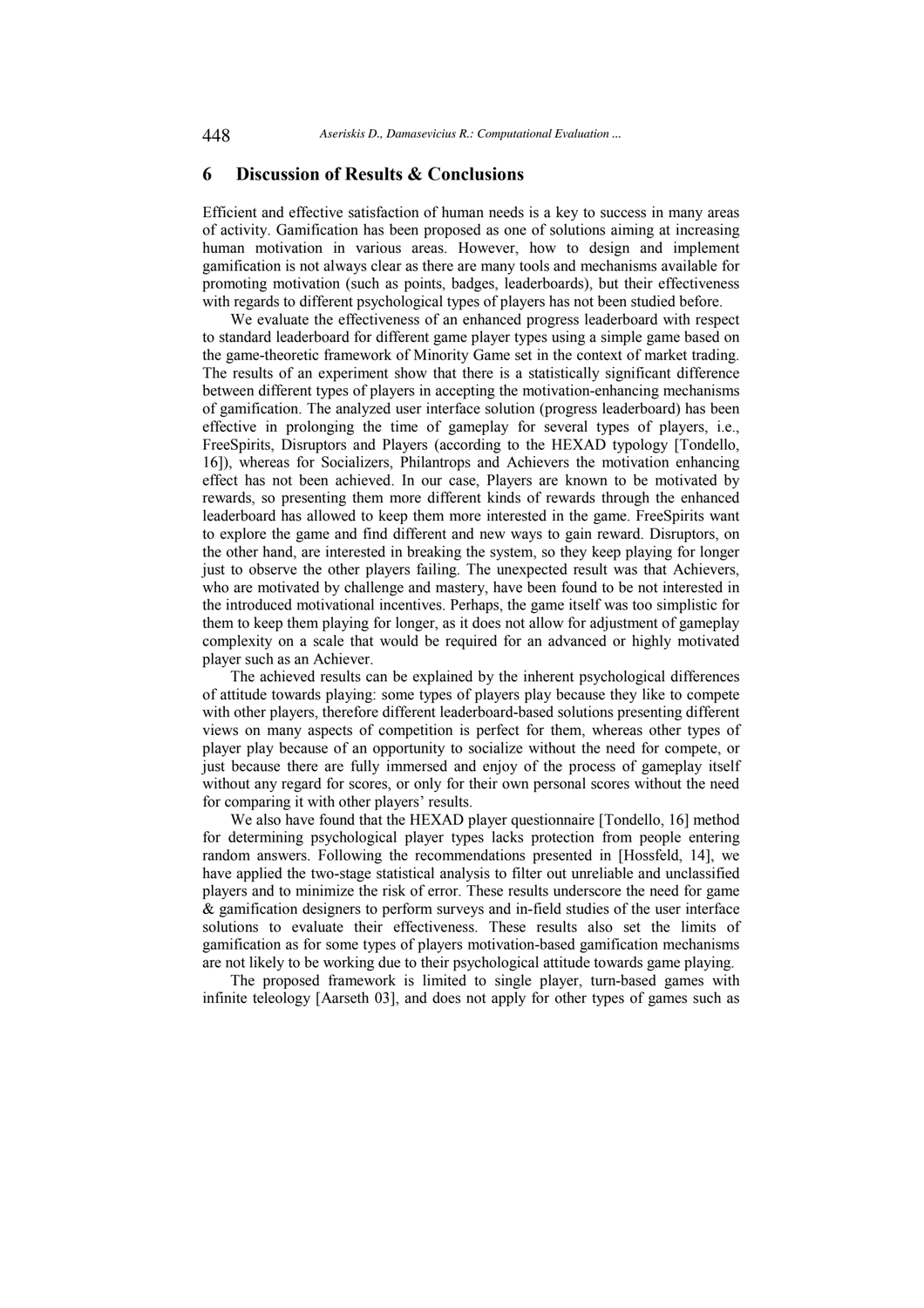casual games or real time strategy games. Nethertheless, the elements of the model could be used to develop a motivation reinforcement model for other types of games. Additional research is needed expand the same model to other games to identify if game context to results discussed. Also, a separate result is the need for researchers to continue their work on analyzing different psychological types of players as the result of an experiment performed here show that it is difficult to clearly assign player types to real subject, as the qualities of different psychological types may be mixed in the same person. Rather than defining crisp player types, the fuzzy-like approach to player typology is needed. These conclusions may spur the development of novel player classification taxonomies and player motivation enhancing gamification mechanisms in the future.

# **References**

[Aarseth, 03] Aarseth, E.; Smedstad, S. M.; Sunnanå, L. A multi-dimensional typology of games. In M. Copier & J. Raessens (Eds.), Level Up: Digital Games Research Conference Proceedings. Utrecht, the Netherlands: Universteit Utrecht, 2003.

[Allart, 16] Thibault, A.; Levieux, G.; Pierfitte, M.; Guilloux, A.; Natkin, S. Design influence on player retention: A method based on time varying survival analysis. IEEE Conference on Computational Intelligence and Games, CIG 2016, 2016, 1-8.

[Ancel, 15] Ancel, E.; Gheorghe, A. A Simulation Game Application for Improving the United States' Next Generation Air Transportation System NextGen. In Game Theoretic Analysis of Congestion, Safety and Security, 2015, 219-253. Springer.

[Ašeriškis, 14a] Ašeriškis, D.; Damaševičius, R. Gamification of a Project Management System. ACHI2014: Proc. of the 2014 International Conference on Advances in Computer-Human Interactions, 2014, 200-207.

[Ašeriškis, 14b] Ašeriškis, D.; Damaševičius, R. Gamification patterns for gamification applications // Procedia computer science : the 6th international conference on intelligent human computer interaction, IHCI 2014. Amsterdam: Elsevier. 2014, vol. 39, p. 83-90.

[Bauckhage, 12] Bauckhage, C.; Kersting, K.; Sifa, R.; Thurau, C.; Drachen, A.; Canossa, A., How players lose interest in playing a game: An empirical study based on distributions of total playing times, 2012 IEEE conference on Computational Intelligence and Games (CIG), 139- 146, 2012.

[Bench, 13] Bench, S. W.; Lench, H. C. On the Function of Boredom. Behavioral Sciences, 2013, 3(3), 459–472.

[Berger, 16] Berger, V.; Schrader, U. Fostering Sustainable Nutrition Behavior through Gamification. Sustainability 2016, 8(1), 67.

[Bottazzi, 02] Bottazzi, G.; Devetag; Dosi G. Adaptive learning and emergent coordination in minority games. Simulation Modelling Practice and Theory, 2002, 10(5-7), 321-347.

[Breuer, 15] Breuer, J.; Scharkow, M.; Quandt, T. Sore losers? A reexamination of the frustration–aggression hypothesis for colocated video game play. Psychology of Popular Media Culture, 2015, 4(2), 126-137.

[Calvert, 76] Calvert, T. W.; Banister, E. W.; Savage, M. V.; Bach, T. A systems model of the effects of training on physical performance, IEEE Trans Syst Man Cybern, 1976, 6 (2), 94-102.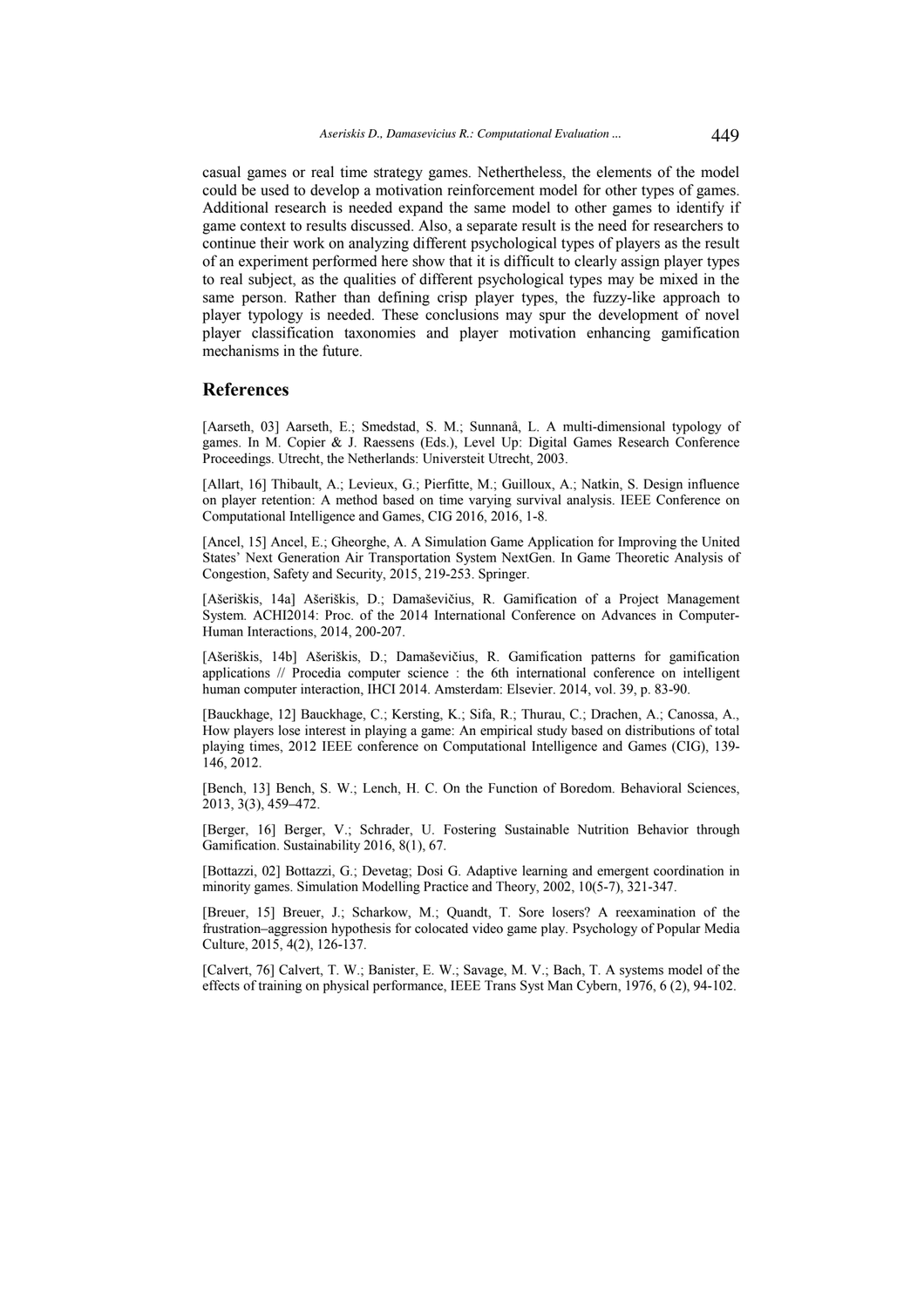[Canossa, 11] Canossa, A.; Drachen, A.; Sørensen, J. R. M. Arrrgghh!!!: blending quantitative and qualitative methods to detect player frustration. Proc. of the 6th Int. Conference on Foundations of Digital Games FDG'11, 2011, 61-68.

[Challet, 97] Challet, D.; Zhang, Y. -C. Emergence of cooperation and organization in an evolutionary game. Physica A, 1997, 246(3-4):407-418.

[Chanel, 08] Chanel, G.; Rebetez, C.; Bétrancourt, M.; Pun, T. Boredom, engagement and anxiety as indicators for adaptation to difficulty in games. Proc. of the 12th Int. conference on Entertainment and media in the ubiquitous era (MindTrek'08), 2008, 13-17.

[Chen 07] Chen, J. Flow in games (and everything else). Commun. ACM 50, 4; (April 2007), 31-34. DOI: https://doi.org/10.1145/1232743.1232769

[Csikszentmihalyi, 90] Csikszentmihalyi, M. Flow: The Psychology of Optimal Experience. Harper Collins, 1990.

[Damaševičius, 17] Damaševičius, R.; Ašeriškis, D.. Visual and computational modelling of minority games. TEM Journal. Novi Pazar: UIKTEN. 2017, vol. 6, iss. 1, p. 108-116.

[Deci, 00] Deci, E. L.; Ryan, R. M. The 'what' and 'why' of goal pursuits: Human needs and the self determination of behavior. Psychological Inquiry, 2000, 11, 227-268.

[Diamond, 15] Diamond, L.; Tondello, G. F.; Marczewski, A.; Nacke, L. E.; Tscheligi, M. The HEXAD Gamification User Types Questionnaire: Background and Development Process. Workshop on Personalization in Serious and Persuasive Games and Gamified Interactions, 2015.

[Dubina, 15] Dubina, I. N.; Oskorbin, N. M. Game-Theoretic Models of Incentive and Control Strategies in Social and Economic Systems. Cybernetics and Systems (CAS), 2015, 46(5):303- 319.

[Easley, 13] Easley, D.; Ghosh, A. Incentives, gamification, and game theory: an economic approach to badge design. In Proceedings of the fourteenth ACM conference on Electronic commerce EC 2013, 359-376.

[Fonseca, 12] Fonseca, B; Pereira, A.; Sanders, R.; Barracho, V.; Lapajne, U.; Rus, M.; Rahe, M.; Mostert, A.; Klein, T.; Bojovic, V.; Bosnjak, S.; Morgado, L.; Bosnjak, Z.; Carvalho, J.; Duarte, I.; Casaramona, A.; Soraci, A.; Paredes, H.; Martins, P.; Gonçalves, R.; Neves, P.; Nunes, R.R.; Lima, J.; Varajão, J. PLAYER - a European Project and a Game to Foster Entrepreneurship Education for Young People. J. UCS 18(1): 86-105 (2012)

[Go, 15] Go, D. H.-L.; Pe-Than, E. P. P.; Lee, C. S. An Investigation of Reward Systems in Human Computation Games. HCI 2015, 596-607.

[Harrison, 14] Harrison, B.E.; Roberts, D., Analytics-driven dynamic game adaption for player retention in a 2-dimensional adventure game. Tenth Artificial Intelligence and Interactive Digital Entertainment Conference, 2014.

[He, 04] He, L.; Ioerger, T. R. Combining bundle search with buyer coalition formation in electronic markets: a distributed approach through negotiation, Autonomous Agents and Multiagent Systems, 2004. AAMAS 2004. Proc. of the Third International Joint Conference on, New York, NY, USA, 2004, 1440-1441.

[Heller, 11] Heller, F.; Lichtschlag, L.; Wittenhagen, M.; Karrer T.; Borchers, J. Me Hates This: Exploring Different Levels of Use. Proc. of ACM Conference on Human Factors in Computing Systems (CHI 2011), 2011, 1357-1362.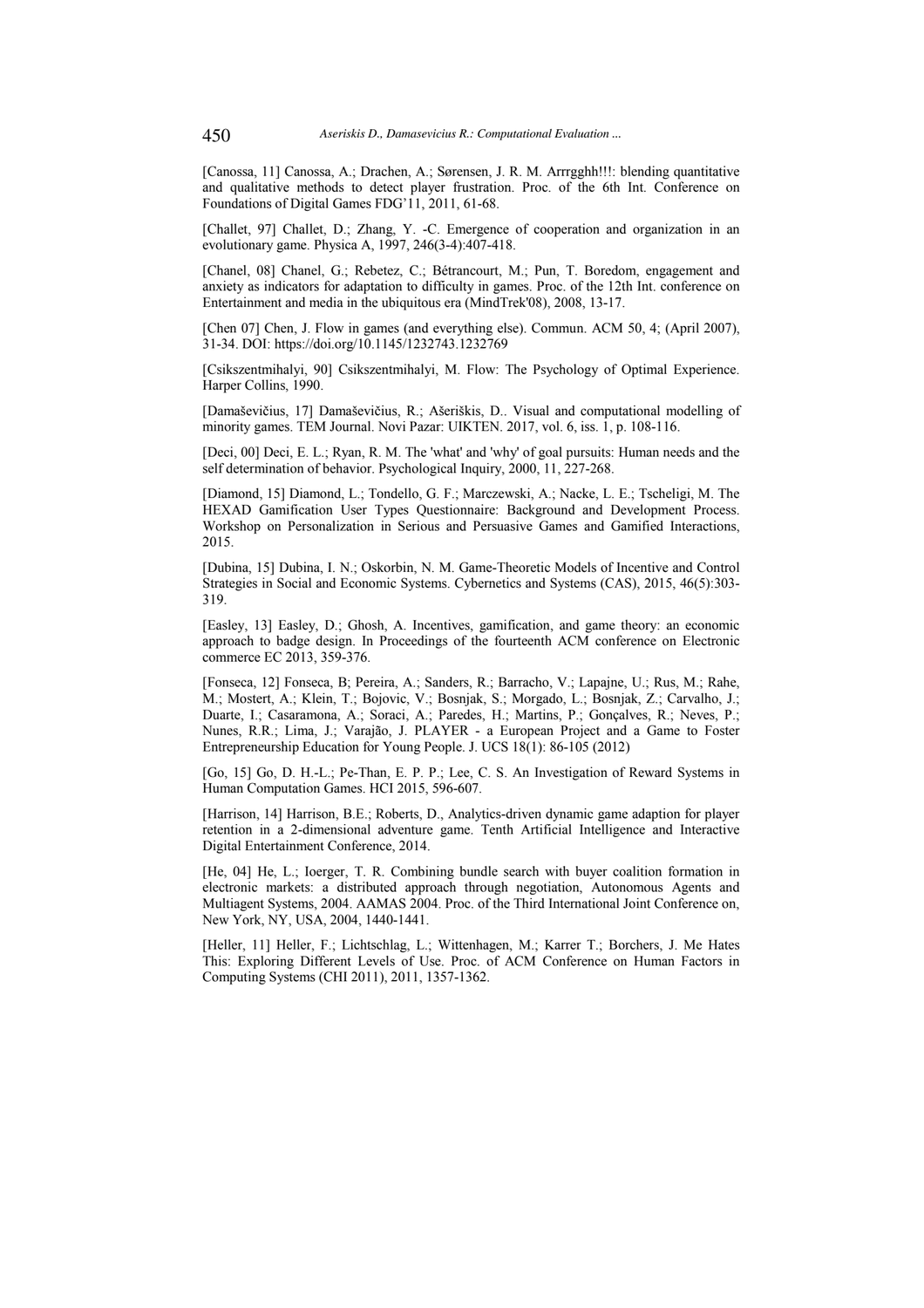[Herranz, 14] Herranz, E.; Palacios, R.C.; de Amescua Seco, A.; Yilmaz, M. Gamification as a Disruptive Factor in Software Process Improvement Initiatives. J.UCS 20(6): 885-906, 2014.

[Hirth, 11] Hirth, M.; Hoßfeld T.; Tran-Gia, P. Anatomy of a Crowdsourcing Platform - Using the Example of Microworkers.com, Proc. of 5th International Conference on Innovative Mobile and Internet Services in Ubiquitous Computing, 2011, 322-329.

[Hossfeld, 14] Hossfeld, T.; Keimel, C.; Hirth, M.; Gardlo, B.; Habigt, J.; Diepold, K.; Tran-Gia, P. Best Practices for QoE Crowdtesting: QoE Assessment With Crowdsourcing. Trans. Multi. 16, 2, February 2014, 541-558.

[Immorlica, 15] Immorlica, N.; Stoddard, G.; Syrgkanis, V. Social Status and Badge Design. Proc. of the 24th Int. Conference on World Wide Web (WWW '15), 2015, 473-483.

[James, 13] James, B.; Fletcher, B.; Wearn, N. Three corners of reward in computer games. FDG 2013:368-371.

[Johnson, 16] Johnson, D.M.; Gardner, J.A.; Sweetser, P., Motivations for videogame play: Predictors of time spent playing. Computers in Human Behavior 63: 805-812, 2016.

[Kim, 15] Kim, S. Team Organization Method Using Salary Auction Game for Sustainable Motivation. Sustainability 2015, 7(10), 14358-14370.

[King, 10] King, D.L.; Delfabbro, P.; Griffiths, M.D. Video game structural characteristics: a new psychological taxonomy. Int J Ment Health Addict. 2010; 8:90–106.

[Kluger, 96] Kluger, A.N.; DeNisi, A. The Effects of Feedback Interventions on Performance: A Historical Review, a Meta-Analysis, and a Preliminary Feedback Intervention Theory. Psychol. Bull. 1996, 119, 254–284.

[Kuss, 13] Kuss, D. J. Internet gaming addiction: Current perspectives. Psychology Research and Behavior Management, 2013, 6, 125-137.

[Luo, 15] Luo, S.; Yang H.; Meinel, C. Reward-based Intermittent Reinforcement in Gamification for E-learning, 7th Int. Conference on Computer Supported Education (CSEDU), Lisbon, Portugal, Mai 23-25, 2015, 177-184.

[Ma, 10] Ma, Y.; Li, G.; Dong, Y.; Qin, Z. Minority game data mining for stock market predictions. Proc. of the 6th Int. conference on Agents and data mining interaction (ADMI'10), 178-189, 2010.

[Martey, 14] Martey, R. M.; Kenski, K.; Folkestad, J.; Feldman, L.; Gordis, E.; Shaw, A.; Stromer-Galley, J.; Clegg, B.; Zhang, H.; Kaufman, N.; Rabkin, A. N.; Shaikh, S.; Strzalkowski, T. Measuring Game Engagement Multiple Methods and Construct Complexity. Simulation Gaming August-October 2014, 45(4-5), 528-547.

[Mendoza Gonzalez, 07] Mendoza Gonzalez, R.; Munoz Arteaga, J.; Alvarez F.J.; Vargas Martin M. Integration of auditive and visual feedback in the design of interfaces for security applications, in Workshop on Perspectives, Challenges and Opportunities for Human-Computer Interaction in Latin America (CLIHC), 2007.

[Minor, 13] Minor, D. B. Increasing revenue through rewarding the best less (or not at all), Northwestern University Typescript, 2013.

 [Nah, 15] Nah, F.-H. F.; Daggubati, L. S.; Tarigonda, A.; Nuvvula, R. V.; Turel, O. Effects of the Use of Points, Leaderboards and Badges on In-Game Purchases of Virtual Goods. HCI 2015, 525-531.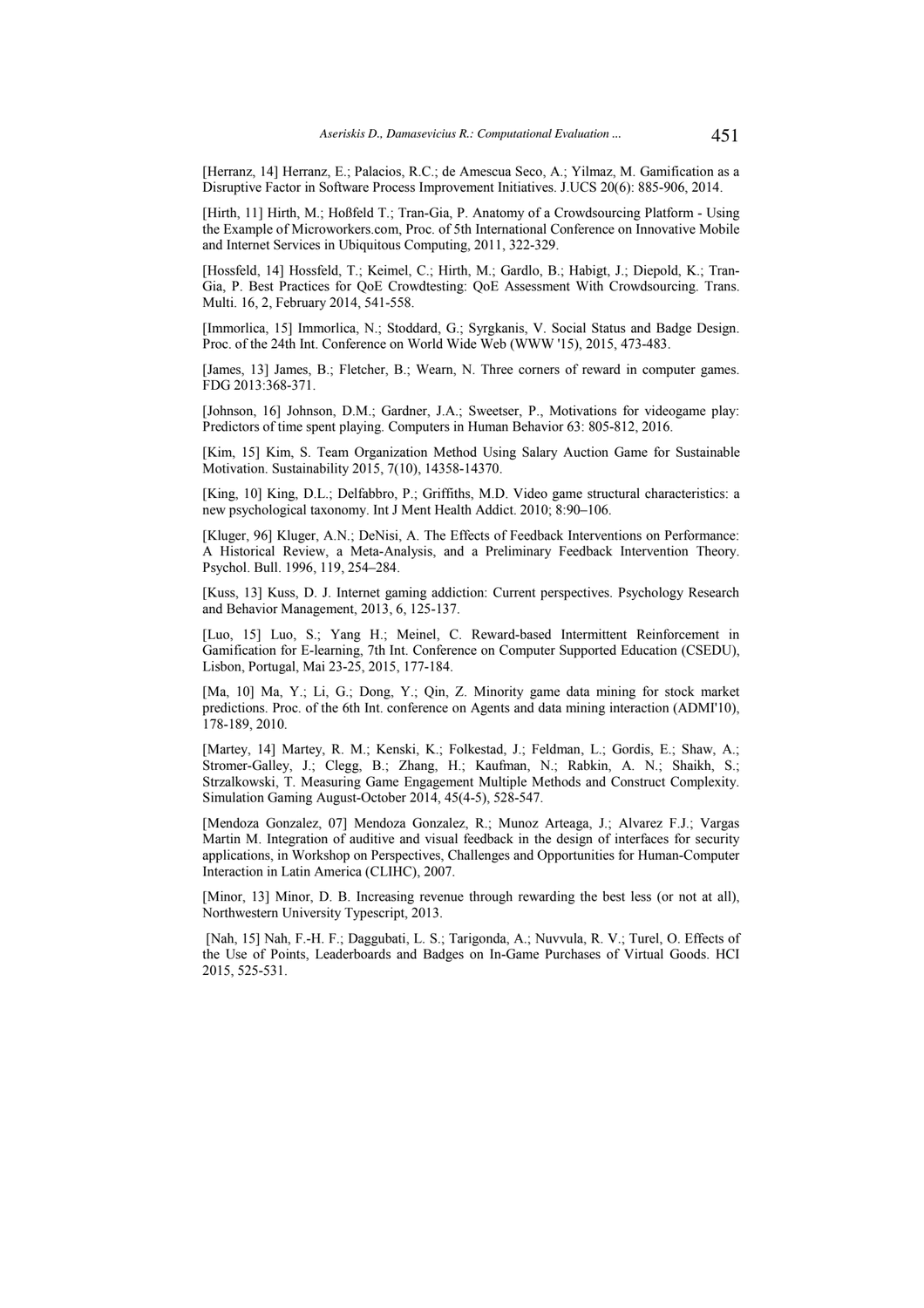[Negruşa, 15] Negruşa, A.; Toader, V.; Sofică, A.; Tutunea, M.; Rus, R. Exploring Gamification Techniques and Applications for Sustainable Tourism. Sustainability 2015, 7(8), 11160-11189.

[Nudelman, 04] Nudelman, E.; Wortman, J.; Shoham, Y.; Leyton-Brown, K. Run the GAMUT: A Comprehensive Approach to Evaluating Game-Theoretic Algorithms. Proc. of 3rd Int. Joint Conference on Autonomous Agents and Multiagent Systems AAMAS '04, 2004, Vol. 2, 880- 887.

[Nylund, 15] Nylund, A.; Landfors, O. Frustration and its effect on immersion in games: A developer viewpoint on the good and bad aspects of frustration. MSc. thesis, University of Umea, 2015.

[Park 17] Park, K.; Cha, M.; Kwak, H.; Chen, K.-T., Achievement and Friends: Key Factors of Player Retention Vary Across Player Levels in Online Multiplayer Games. WWW'17 Companion, April 3–7, 2017, Perth, Australia.

[Przybylski, 10] Przybylski, A.K.; Rigby, C.S.; Ryan, R.M. A motivational model of video game engagement. Rev. Gen. Psychol. 2010, 14, 154–166.

[Richter, 15] Richter, G.; Raban, D.R.; Rafaeli, S. Studying Gamification: The Effect of Rewards and Incentives on Motivation. In Gamification in Education and Business; Springer International Publishing, 2015; 21–46.

[Rico, 15] Rico, M.; Agudo, J.E.; Sánchez, H. Language Learning through Handheld Gaming: a Case Study of an English Course with Engineering Students. J. UCS 21(10): 1362-1378 (2015)

[Roberts, 06] Roberts, J.; Hann I.-H.; Slaughter, S. Understanding the Motivations, Participation and Performance of Open Source Software Developers: A Longitudinal Study of the Apache Projects, Management Science 52(7), July 2006, 984 - 999.

[Ryan, 06] Ryan, R.M.; Rigby, C.S.; Przybylski, A. The Motivational Pull of Video Games: A Self-Determination Theory Approach. Mot. Emot. 2006, 30, 344–360.

[Sailer, 13] Sailer, M.; Hanse, J.; Mandl, H.; Klevers, M. Psychological perspectives on motivation through gamification. Interact. Des. Archit. 2013, 19, 18–37.

[Sharek, 14] Sharek, D.; Wiebe, E. Measuring Video Game Engagement Through the Cognitive and Affective Dimensions. Simul. Gaming 45, 2014, August, 4-5, 569-592.

[Sifa, 14] Sifa, R.; Bauckhage, C.; Drachen, A., The Playtime Principle: Large-scale crossgames interest modeling, 2014 IEEE Conference on Computational Intelligence and Games, 1- 8, 2014.

[Silva, 13] Silva, F.; Analide, C.; Rosa, L.; Felgueiras, G.; Pimenta, C. Social Networks Gamification for Sustainability Recommendation Systems. In Distributed Computing and Artificial Intelligence, 307-315, Springer, 2013

[Soleymani, 10] Soleymani, M.; Larson, M. Crowdsourcing for affective annotation of video: Development of a viewer-reported boredom corpus, ACM Workshop Crowdsourcing for Search Evaluation (CSE2010), 2010, 4–8.

[Spink, 98] Spink, A.; Saracevic, T. Human-computer interaction in information retrieval: Nature and manifestations of feedback, Interacting with Computers, 1998, 10(3), 249-267.

[Tanaka-Yamawaki, 06] Tanaka-Yamawaki, M.; Tokuoka, S. "Minority Game as a Model for the Artificial Financial Markets", IEEE International Conference on Evolutionary Computation, 2006, 2157-2162.